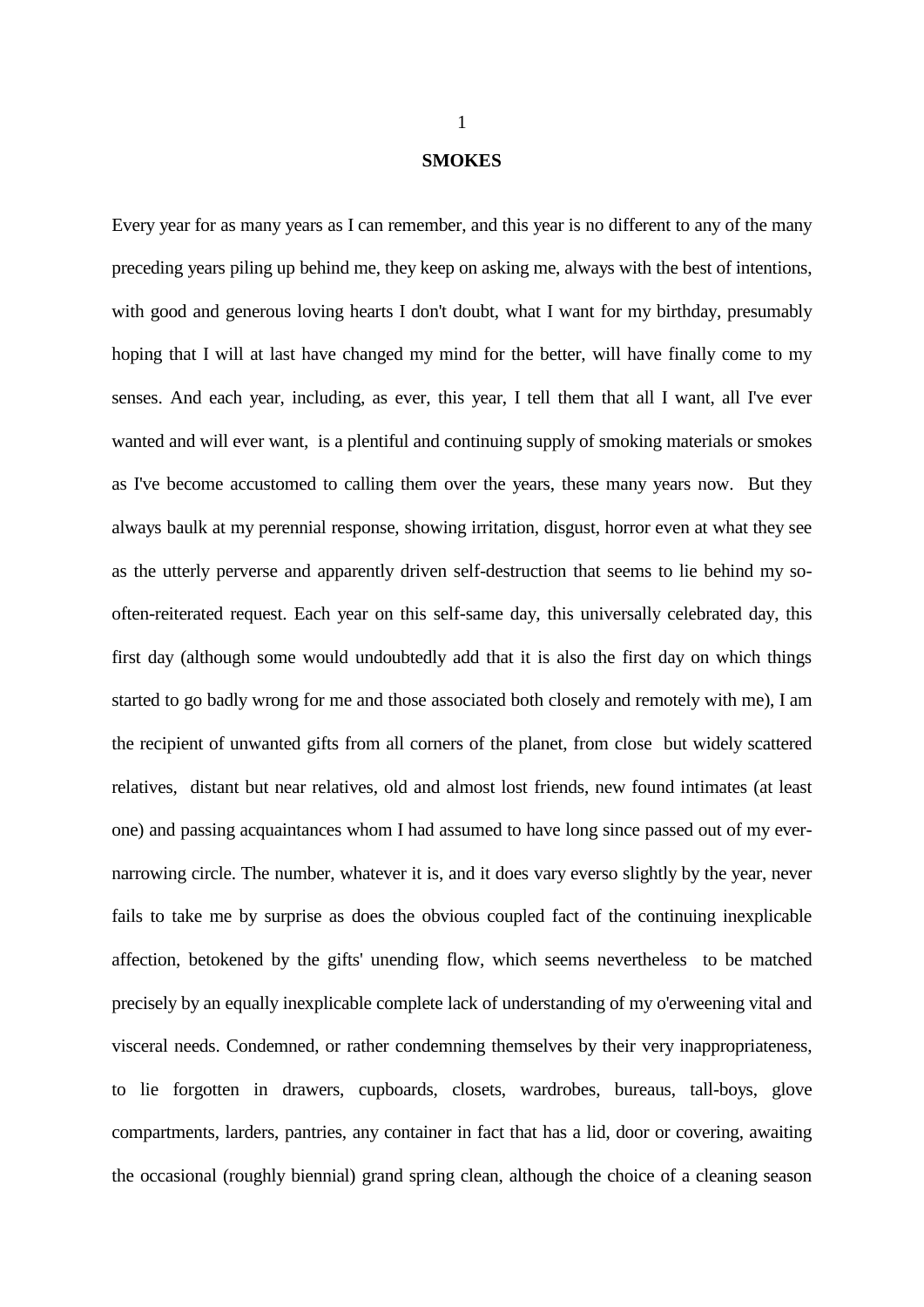seems arbitrary and rarely coincides with spring, following which they are gathered up in tough but roomy plastic containers kept specifically for the task and dispatched to the nearest charity shop, they only hope some good, some return, will accrue somewhere along the line. Why not humour an old man, I say to them (to those, that is, that actually hand over the gifts in person or with whom I manage to speak on the phone after the gift-event (there are few of these latter as I have to rely on the goodwill of others (a goodwill often at rather a low ebb by this stage) to bring the phone to me, stuck, as I more or less permanently am in my waking hours, in my faithful old short-legged armchair with the broken springs and by-now indelibly soiled antimacassar)) when they refuse point blank to consider spending their admittedly hard-and- slowlyearned cash on my heart's desire. Surely it's not too much to ask of you to feed what is virtually my only remaining pleasure as I have long since given up on the larger pleasures, at least those which money seems to be able to buy, I say to them. Can't you see that, by satisfying my one craving, my last burning desire, you will be giving my life some very concrete sense of purpose, for, towards the end of each smoke I could, and undoubtedly would, be already thinking about the smokes to come, and specifically the very next one whose timing I could myself decide. Don't you see, I try to persuade them, that they would provide me with the means for giving my life a structure and a kind of loose time-table quite unrelated to the physiologically driven micturitic and parturitic cycle (not, I hasten to add, that there isn't some physiologically and biochemically groundable element in my commitment to the smokes but, for me this is relativised by the overpowering spirituality of the experience) which has a stern and unavoidable rigidity that can only be foresworn or brooked with considerable and often humiliating consequences. After all, I suggest to them, in more or less the same words on each and every occasion that they put the why question to me, if you can't stand the smell or if you think it might damage your already frail health to remain even for a short, the shortest, period in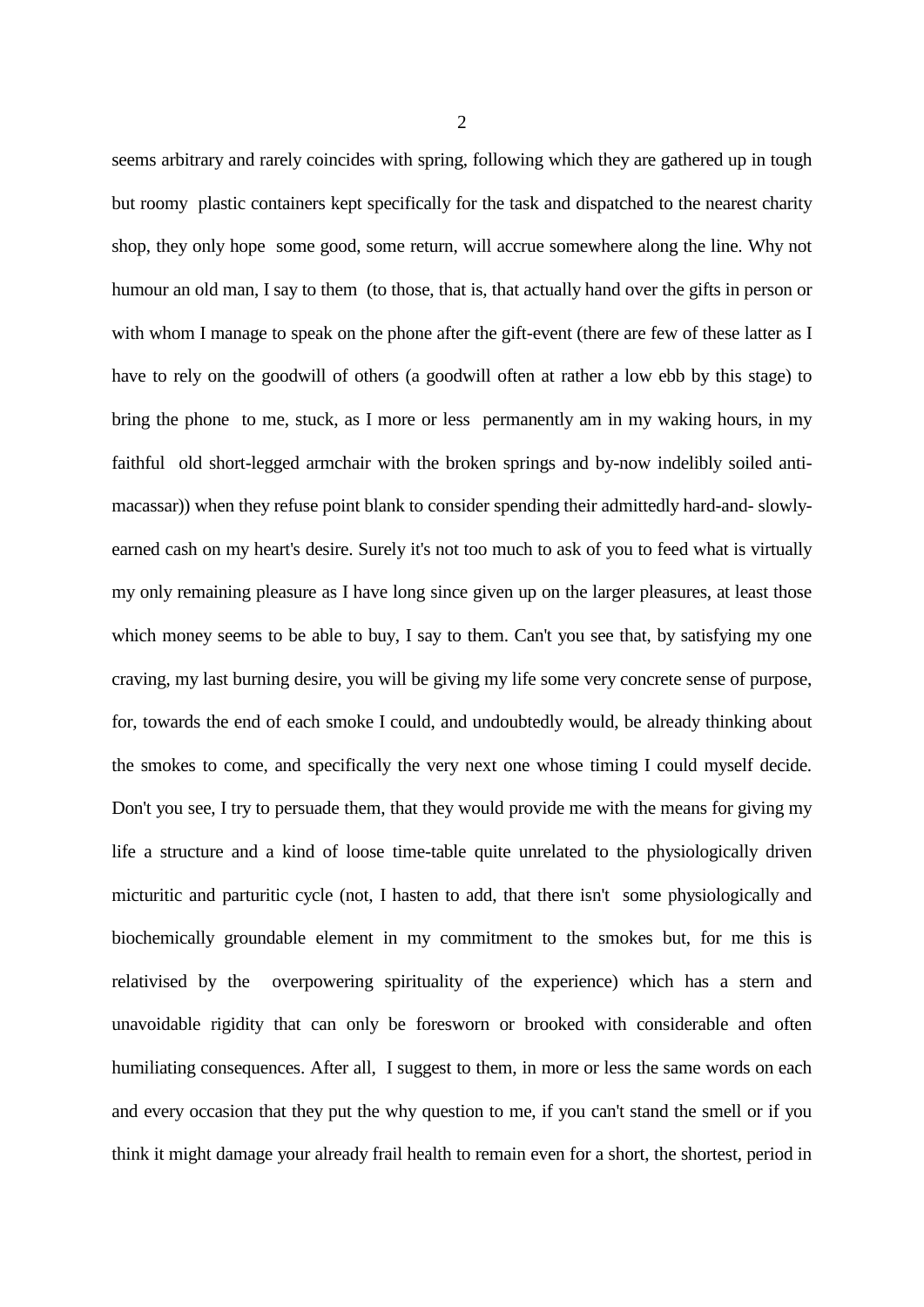my vicinity you don't have to stay in this small cramped room with me when I'm smoking; don't worry, I add, I shan't feel offended if you only pop your head round or push a note, birthday card or gift under or around the door. I shall be happy enough on my own provided I can puff away on the smokes at indeterminate intervals while I look out of the window opposite my chair and across to the grey brick wall on the other side of the yard, I assure them. You never need worry about me as long as I've got my smokes near to hand, I say to them, although if there are more than one of them present when I say this or something very much like it, I've noticed that they tend to exchange what might typically be called meaningful or even knowing glances and to raise one or another of their eyebrows in what seems like some kind of disbelieving quizzicality, even though, for whatever reasons, misguided or otherwise, they don't actually pick me up on this or contradict me. I sense all too plainly from these unspoken, perhaps unspeakable, gestures, that they don't quite believe my assertions about my own happiness, the smokes-derived, and, yes, smokes-grounded-and-delivered if you like, happiness, if happiness isn't too strong a word for the gently relaxing satisfaction that seems to suffuse my entire being almost immediately following the first dragging puff and inhalation, for they invariably seem to facilitate a falling away of the desperate anxiety that wracks my failing faulty system the rest of the time. And it's not as if, from my visitors' viewpoints, I am a dirty smoker. Far from it! I make every effort, in spite of all the difficulties under which I labour, to direct the smokes' ash (of which it goes without saying there is a fair amount) into small receptacles to one side of my chair. Naturally, being almost weightless, the ash's final destination is dependent on a complex of factors, and specifically the relation between the room's ambient air pressure at the moment of hoped-for ash disposal (via a brief flicking or tapping movement) and my persistent *tremens* (whether delirium or something less easy to label). In its turn, of course, the air pressure is bound to both local and global contingencies such as the finally unanalysable ties between, say,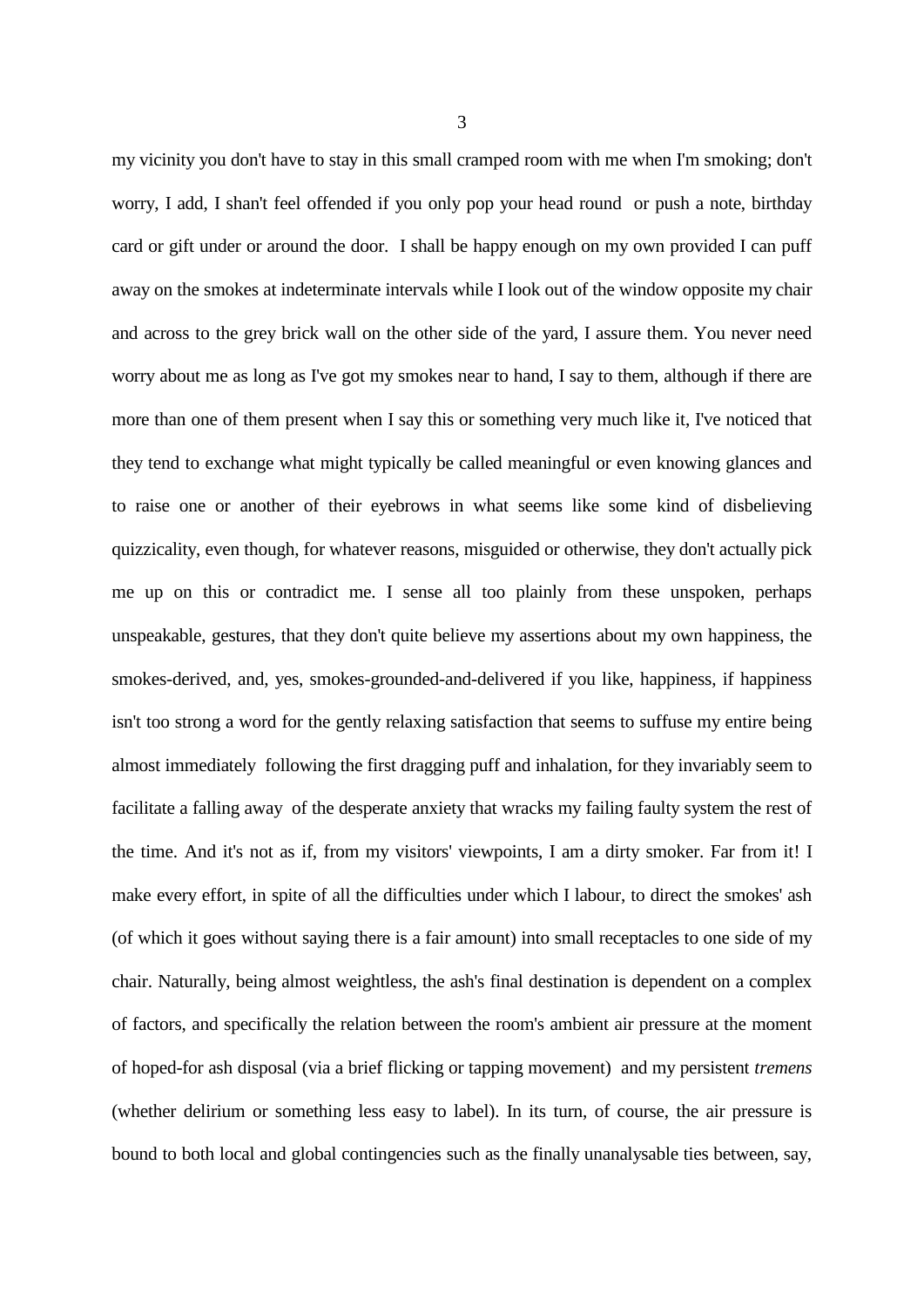the sharp draught caused by an overhasty opening or closing of my door by some relatively thoughtless visitor and the ever-shifting effects of the as yet putative global warming process with its accompanying paracatastrophies (el Nino, Hurricane Abel, Tornado Adorno, Typhoon Fiona, Whirlwind Hirwaun, Sandstorm Jameson, Plague Eugalpa, Avalanche Gardner, 'Quake Eartha, Blizzard Eddie, Flood Ulf, Iceberg Reg, Tidalwave Evita, Pyroclastic Flo, and others too numinous to mention but similarly comfortingly humanised *in nomine patris* and brought into the family's welcoming bosom). In addition my *tremens* comes and goes, according to its own lights and preferences, so that I never know until the very instant of ash-flicking/tapping whether I am in or out of control of said tap-flick. At that very moment, quite beside myself, I become a fascinated (well by now, perhaps, only everso slightly fascinated for the novelty has begun to wear off down the years) but anxious spectator of my own (although, as pointed out, I do not seem to actually possess it, more the obverse) flicking-tapping, caught up in the spectacle, the ritual drama laden and reverberating with the symbolic over-(and under-)tones borne by all ash-making, ash-disposing, ash-scattering praxes. And it's all over in less than a trice. Anyway, given this unpredictability at the point of delivery, it is hardly surprising that some ash, quite without warning, often does actually drift off, up and away across the room, eventually covering (over the weeks and months, in between the biennial spring cleans) all surfaces (including much of myself) with a fine pallid grey patina. Obviously, as I'm perfectly prepared to accept, this state of affairs is not to everyone's taste (although I myself have learned not only to accept it as a necessary constituent of my life conditions but also to see a certain self-understating reserved beauty, perhaps somewhat slow to reveal itself, in the delicate pastel unity it gives to my space) as several of my visitors, the most forthright (one might almost say the rudest), have made abundantly clear to me on several, perhaps many, occasions. You don't have to come if you don't want to, or some such, I say to them. At which there would be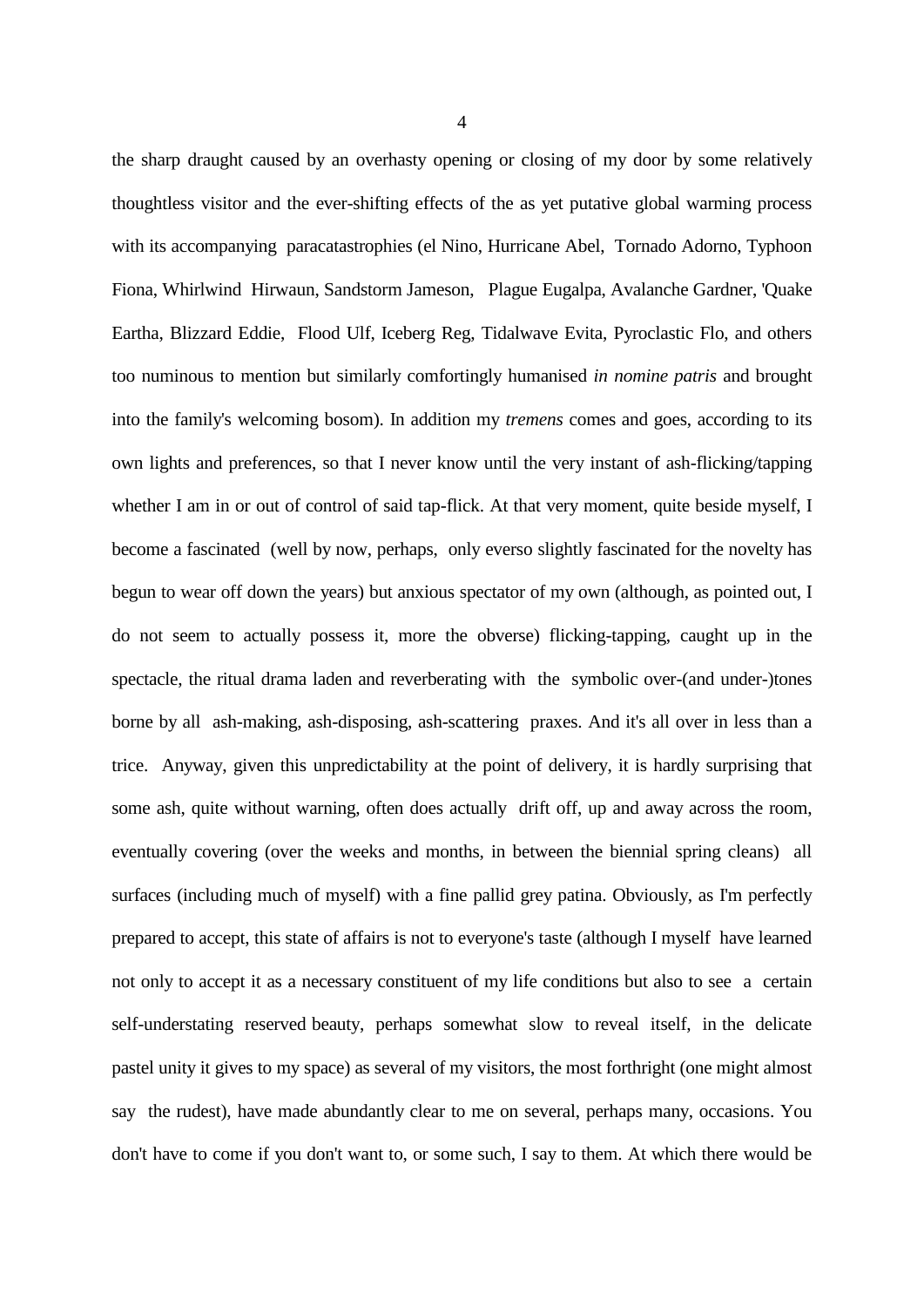barely audible sighs, snorts of disgust (Hermine is the worst culprit here) or heads turned towards the window in apparent attempts to focus, if only for a few distracting seconds, on the thin strip of typically grey sky, still probably just visible above the opposite wall, as a way of taking their minds off (I think that's the phrase, yes, taking their minds off) the troubling combination of embarrassment, frustration, annoyance, and sheer distaste (a heady mix) which most of them undoubtedly felt. And, as I've now hinted to them on several occasions, if not most probably said so quite explicitly at least once or twice (although I can't actually remember any specific time when I did make this perfectly clear to them, that is to say, did get confirmation that I'd actually got through to them), smoking the smokes seems to help me form the sentences. I don't know whether you fully appreciate this, I try telling them again (and again), but without their, the smokes' that is, support I'm really struggling when it comes to the sentences. Words, some phrases even, I can just about manage, but forming and shaping these into even something remotely like a simple coherent sentence, a decent respectable sentence that should seem at the very least, to be on the way, its way, towards or giving rise to a subsequent and, hopefully, partially related sentence, a sentence that picks up on the one that's just preceded it, even if only to flatly or partially contradict it, seems to be simply beyond me. Or, if not quite beyond me, to be almost beyond my grasp so that, in desperation, I have to struggle to overextend my already limited and declining reach to even touch its edge, let alone get a sufficient grip on it to pull it close enough for significant reshaping, refinement and, perhaps, eventually, more delicate honing, to allow it, in short, to take its place within and contribute to the generation of some as yet inchoate and barely emerging sequence. After all, I ask them, gesturing with a halting sweep of my by now somewhat withered left arm (attributable in part, doubtless, to my post-traumatic shovel-pen disorder), for my right is invariably engaged in gripping the wooden arm of the low armchair, the one with the legs sawn down to ease both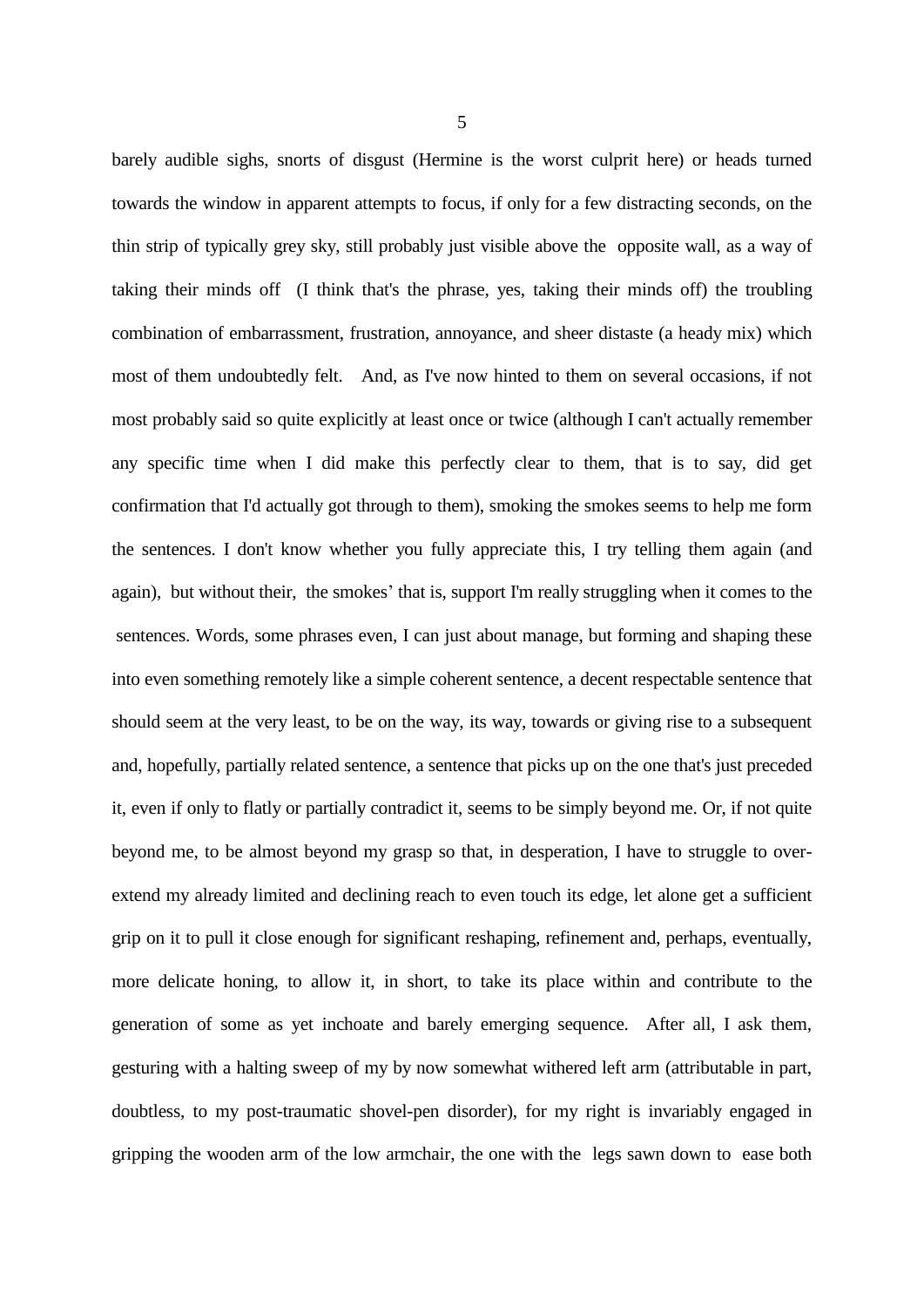my rising and crawling, my rising to crawl, in which I'm usually sitting, for without this clamping grip of my right hand my whole frame would, I suspect, be trembling so much from the nervous energy I need to generate and expend in order to take part in this kind of talk in the first place that I would be quite unable to get a word in or out either edge- or any other ways, just look at all the balls of crumpled paper scattered around my chair, are they not evidence enough of my unending and as yet unendable struggle and my continuing utter dissatisfaction with virtually all of its upshots? Naturally enough they treat this as an essentially rhetorical question and, looking vaguely if perhaps slightly uncomfortably past me, do not reply. I plunge on and suggest to them that the disproportion between this huge collection of scrumpled sheets of paper (which now seems to stretch out over and virtually cover what would otherwise be almost (this 'almost' as an acknowledgment of the ashen patina) bare floorboards) and this small neat pile of sheets right here to the left of my chair, each of which hosts a few as yet sparse sentences, will give some idea perhaps of the extent of my self-acknowledged failure. It's not so much that I am some kind of brutal task-master towering over myself, but most of the sentences simply refuse to be formed, for as soon as I set them going and they are off and on their apparent way, they turn against both me and themselves with impossible-to-locate strategies of resistance, subversion or denial, so much so, in fact, that I simply let them go, or let go what little there is of them for they are, as yet, poor shrivelled, self-shrivelling, identityless fragments that can only inchoately presage and hint at what they might just have been able to turn themselves into with slightly (or greatly) more or different midwifery (a delivery and nursing expertise in whose finer points I appear to be signally lacking) from me than I have been able to manage in a way, ways, that would release them from their all-too-premature crumpledom. Then, if they even deign to respond to what they undoubtedly hear as the baleful ramblings of some sad decrepit (for as often as not they ignore my words completely), they say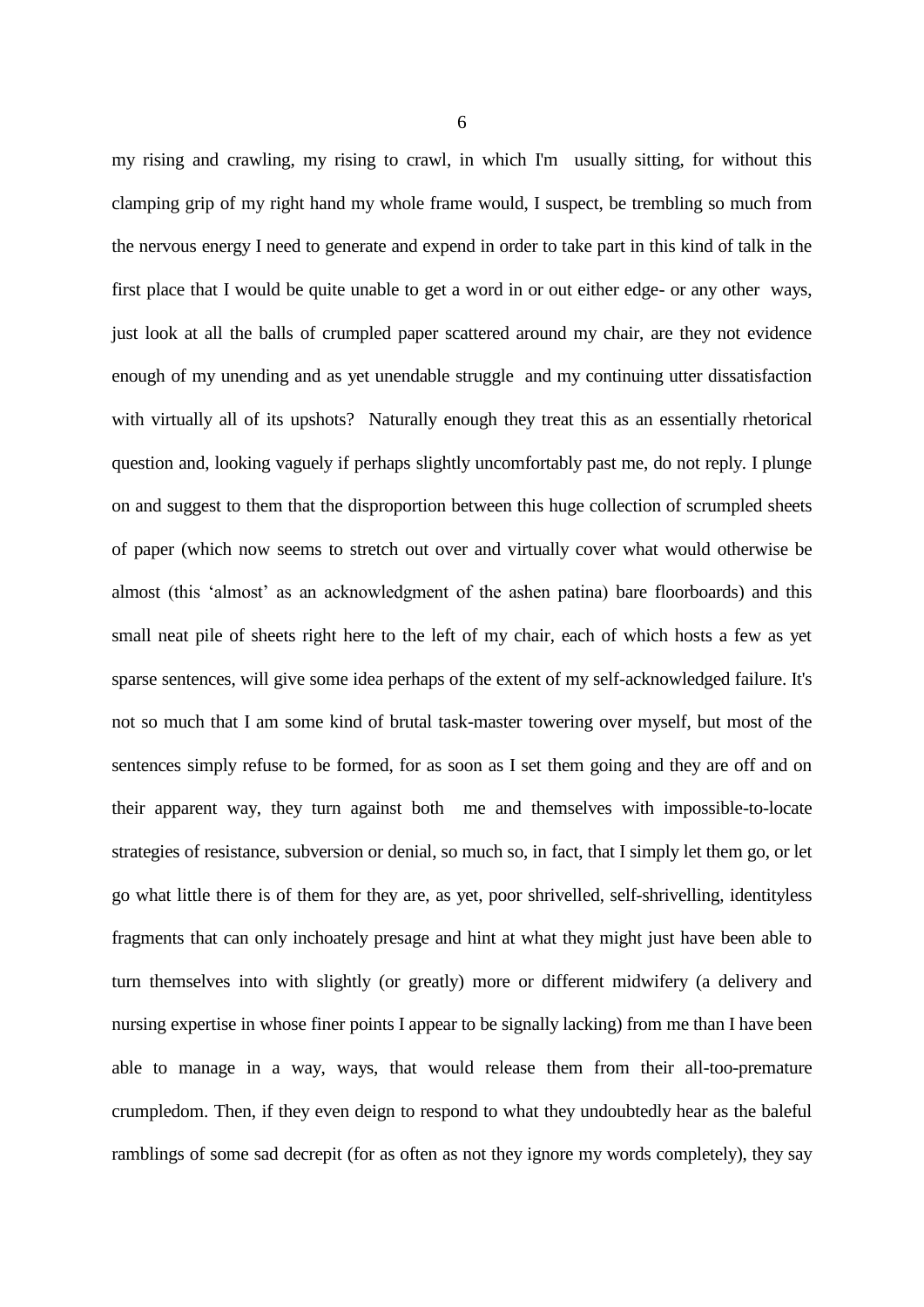something like, oh don't be so silly, or, perhaps, they say, so precious, what is this writing you claim to be so busily doing anyway, aren't you just deceiving yourself, leading yourself up the garden path, living in some wastrel's cloud-cuckoo land, or, putting it more harshly, living a lie, (and so on) they say, with all this talk about writing? It's only then that I feel obliged to remind them once again, for they have heard this from me many times by now, about the coking ovens, the boilers, the stoking work, and the challenges that all these have always represented, and still represent but now very differently, for me. Don't ever forget that someone, and I'm trying to take on this task myself, needs to get the coking ovens down on paper because soon the last of the last few cokers, amongst whom I count, but not I hope necessarily with some kind of misplaced hubris, some o'erweening pride that blinds its bearer to his/her own essential failings, myself as a member, will have passed away without any kind of record of their life and time (a time and life being rapidly outstripped and displaced by technological revolutions that are quite beyond our comprehension), let alone an encomium, elegy, *in memoriam,* or even minor *requiem* having been set down, without justice having been done or been seen to be done to them. I may well not be able, I say to them, to rekindle, for example, the passion you say you felt for The Horse Whisperer, Iron Horse Days, Iron Mined, or Eye and Mind, but somebody has to try to make a real stab at it, to make an effort on their behalf, for surely we owe it to the countless coker-stokers, nay to the very ovens and boilers themselves, now that they are on the verge of oblivion, of being overtaken by events and by history's ever-purging tide, to offer up some remembrance of coking's truth, its truth from the inside, the inside outwards, from the coke-face and the searing oven doors themselves don't you think? My question, for I have now put it forward on several occasions under different guises, provokes, typically, glazed eyes, short, perhaps discomfited, shrugs, bouts of distracted coughing (of just the kind for which in the old days we would have been slippered by our crusty gym master soured by a life made miserable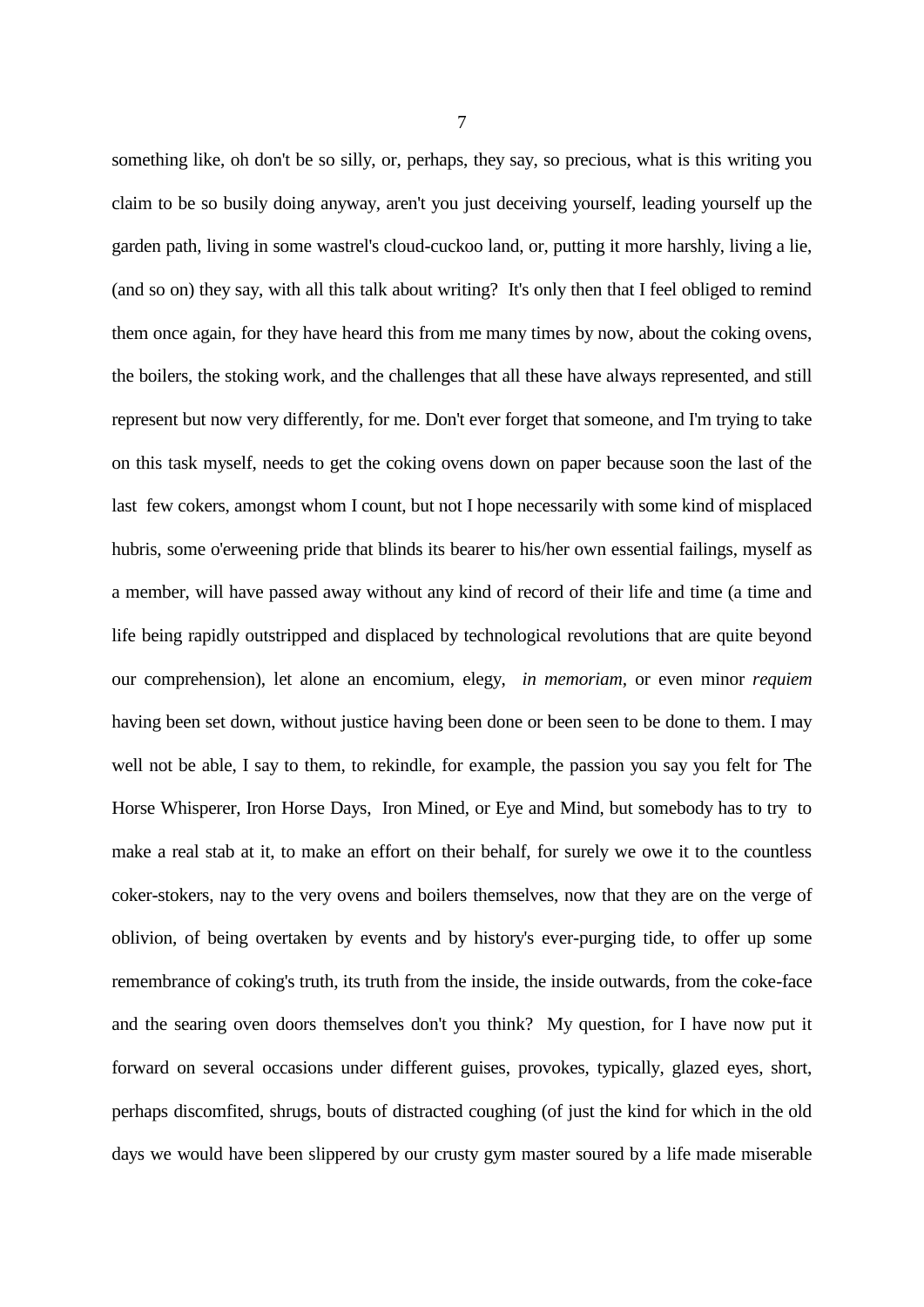by the vast majority of non-gymnasts among us and by his enforced participation in a war to which he'd given the best years of his life for no reward other than the dubious one of being on the winning side as he never tired of reiterating), and heads that turn away in either boredom or embarrassment from my less than penetrating gaze. For my gaze, the gaze that used to be so penetratingly acute before the coking fumes began to cloud my envisioning, has itself grown increasingly weary, perhaps even milkily cataractic, over these last few months of trying to recapture and sustain again, in the face of less than lukewarm responses, its initial burning intensity, its piercingly unwavering vitality. The likelihood of rekindling even the faintest echoing spark, if indeed it is within a spark's, or sparks', grasp(s) to effect such an echo, of the above-cited passion would seem realistically to be nil. But, just as realistically, in the light, that is, of the very real, my very real, drive to find the right words and then to form them into just sentences (and perhaps just phrases alone if phrases can do, be up to, the job required of them), phrastically loaded sub-sentences then, that do a simple and, where necessary, complex justice to the realities of coking as it was lived through and sustained at uncountable personal costs, the need to spring something of all this, to release it from whatever ligatures are holding it in check, cannot be gainsaid. After all, even those, and they are often those one might expect to be the closest to me and my needs and thus to be the most sympathetic to the criticality of my situation (I hesitate to call it a plight although I might hope to live up to the promise of such a plight, if not to the worst effects of plight-as-predicament), in whose eyes I am all too accustomed to watch the glazing process getting under way at the merest hint of coking as a conversational topic, even they surely could not deny the need, even if they will not encourage let alone augment his smokes habit (in spite of its being so blatantly essential to his inner peace), of an old man to have, finally, his say, even if this means his making, however inadvertently, a fool of himself for, every now and then, of course, fools can show us things that the wise have passed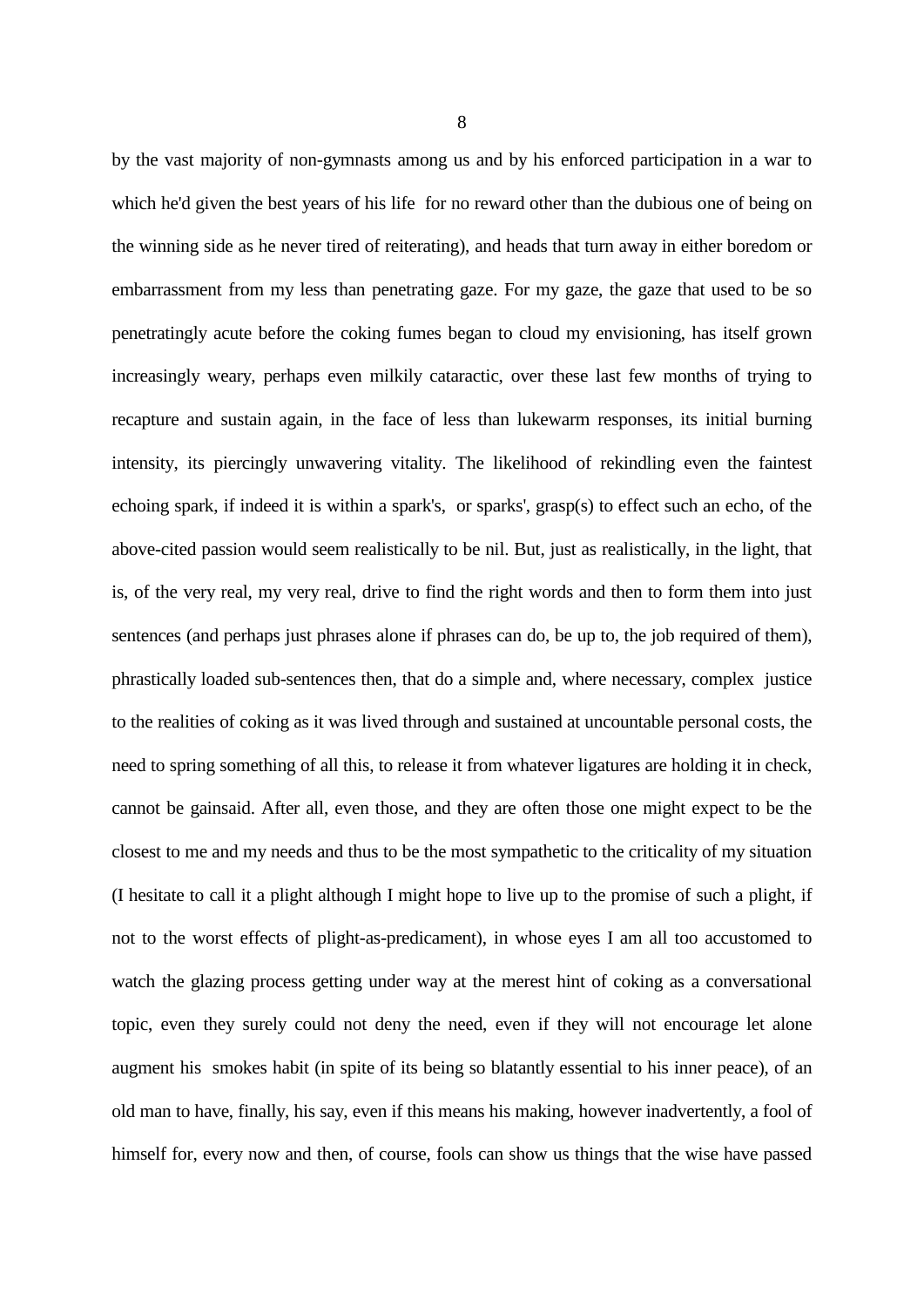over or mislaid. And especially so if having his say might most possibly, probably even, turn out to be his very last say. For this, when one thinks about it, is what it might well amount to. Old cokers, ex-cokers, coker-stokers, boiler men (the task appears until very recently to have been gender-specific, I know no old or ex- boiler women), know implicitly and through and through that, precisely because of coking's legacy, its quite specific and peculiar all-suffusing aftereffects so to speak, in spite of those effects, both unquantifiable and untabulatable *per se*, that is if they remain, in the (always elusive) last analysis, simply incalculable, nevertheless any and every word articulated by them after finishing with coking, after they thought they had finished with coking forever, when that is, they have been retired, made redundant, or forcibly ejected from all contact with coking for reasons, whether disciplinary or health related, quite beyond their comprehension, when they have washed their hands of it and it has flushed them out of its unboundaried system, may very well be their last word. Such is the devastating property or properties, albeit completely as yet invisible, of coking's life. And this, of course, is the reason why there is such an urgent need, urgent that is for the self that feels itself to be, or feels the need to stand up for coking, to be coking's representative, to allow coking to come out into the light of things, to find ways of enabling coking to become as good as, no better than yet no worse than, its word. Yet however desperate the need, the need does not seem to be able to realise itself, to bring, as it were, itself to some sort of, however half-boiled, fruition in the world (and in so doing to be rid of itself for the time being, always the time being), without the generative support of an essential catalyst from same world, in my own case said catalyst being the smokes themselves, the very smokes others were so keen to withhold from me for reasons best known, yet of which I do have some inkling as they have obviously dropped more than broad hints on several occasions, to themselves. This is what they seem unable to accept then: that without aforesaid catalyst nothing will come of it, the overwhelming need that is, the need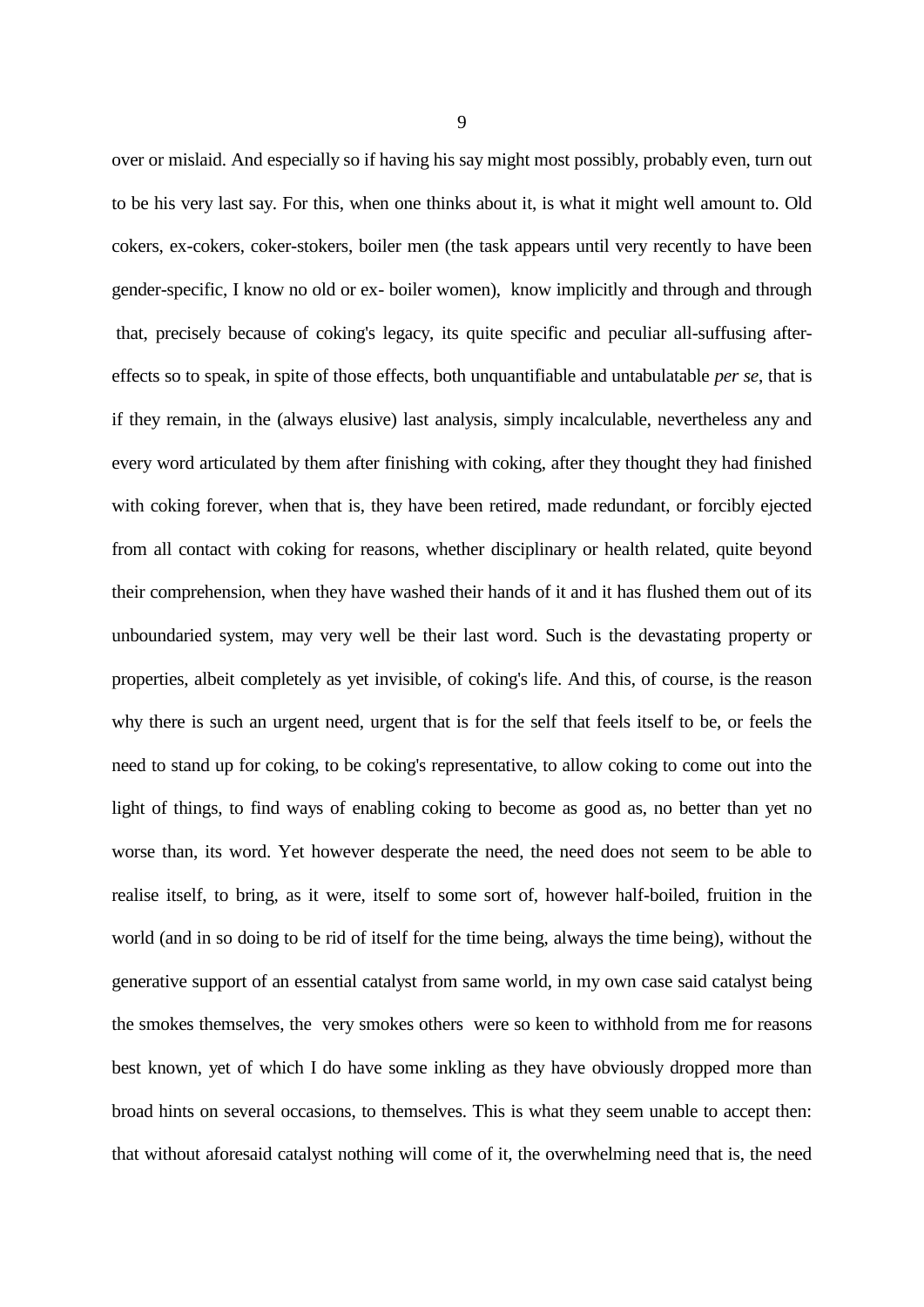that rivets, wracks and scours ceaselessly, the need that will remain locked writhingly torturingly within, the need that will, if left to its own devices, very soon destroy by selfconsumption, by gnawing the heart away, its very bearer, in this instance myself. It's not too much to ask for is it, I say to them, but it seems from their response that that is precisely what it is, quite simply too much. The costs are too high they imply, the costs, that is, to me, for they talk, each time with slightly different emphases, of my self-induced end, often adding lurid details doubtless intended to scare the living shit out of me as one of them succinctly put it little realising that my unflinchingly harsh materialism provided absolute immunity against the supposed scarifying effects of such a coprolitically inspired threat whose oxymoronic casing I saw through immediately, being only too well aware of the mutual exclusivity of life and shit and that the latter is the universal destination of all things living. And the cost sometimes became a price, the price I would have to pay, according to some of my concerned well-wishers, for an activity of such unmitigated self-destruction, an activity which they have, as has become clear to me over recent years (the very years of my greatest need), no intention of either participating in or colluding with. For they make it variously clear to me that to go down that particular track, the one-way street of collusion that is, would inevitably result in they themselves being held partially but nevertheless personally responsible for whatever pathologies or traumas might subsequently redefine the terms of my already restricted, some might say severely restricted, way of life. After all, look at you, one of them said to me recently, thus echoing something similar that at least one, maybe more, of the others had already tried to persuade me of, look at your current predicament, surely you don't want, or you can't afford (I forget which), to let things get any worse than they already are, you've got quite enough on your plate without heaping it even higher as if you were greedy for troubles. But if that's the way you want it, she concluded, be it on your own head, your own head, yes, that is precisely how she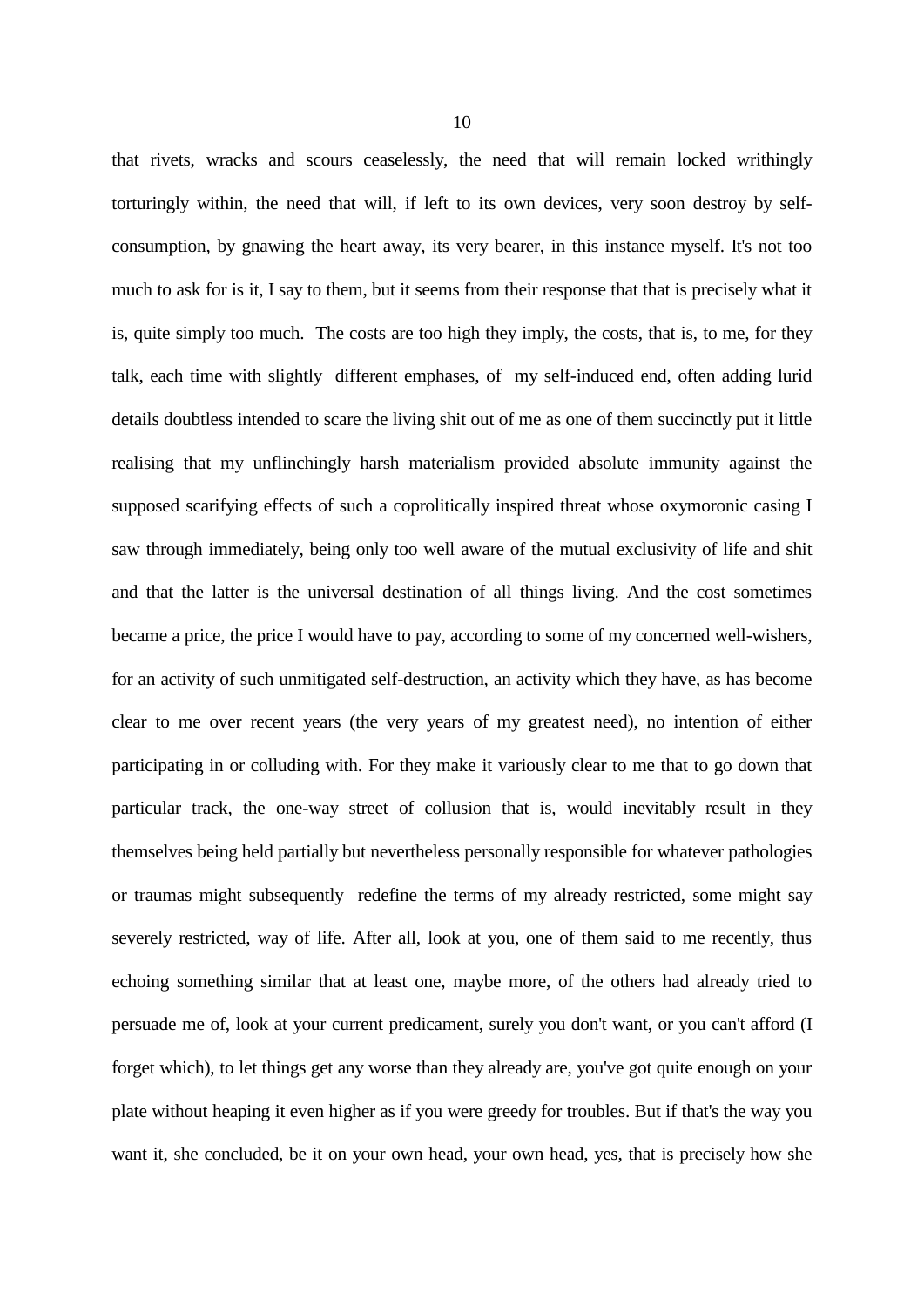expressed it, why you can barely even get by now in spite of the vast amount of support we've all given you down so many years, and at no little cost to ourselves I might add, she added. Had I the energy I might have intervened with some vehemence at this as I felt that the case was being overstated on both fronts, for I was both more sanguine about my own situation than either she and they appeared to be and at the same time less convinced about the level of aid of which I was, according to her, reputed to be the beneficiary, but, at that moment, the moment that is of what I felt were her unbounded contentions about my failings, I lacked sufficient energy to take up the cudgels on my own behalf. I let it pass, as is my wont, without a murmur. And, as I look down and around at the scattered detritus of my all too puny efforts over many many months, I can indeed see how she and they might just feel slightly let down, if not despondently aggrieved, by my apparent inability to take advantage of, let alone make the most of, the constant supply of succour with which they felt they had inundated me for so long now. The case for the prosecution seemed at first sight to be strong, if not quite open and shut, but of course one person's succour can be another's anathema, and it did not seem to have occurred to any of them, or if it had they had apparently dismissed it without a second or third thought, that their continuous purveying of what they had taken and were still taking to be help, help in a myriad material and spiritual guises (smokes included), might turn out to be nothing of the kind to the recipient, here myself. Such supposed intended help might end up in fact doing far more harm than good by saddling said recipient with both a sense, senses, of obligation and also such an overwhelming multitude of distractions (distractions that might well be interpreted as forms of meddling do-gooding) that the whole project itself would be in jeopardy, if not leopardy (thinking here of the awkward spot the leopard was in before it acquired its camouflaging spots courtesy of dear old Rudyard). It was almost as if, plied with multiple supports, I had begun to collapse under their very weight and the weight of understandable but quite misplaced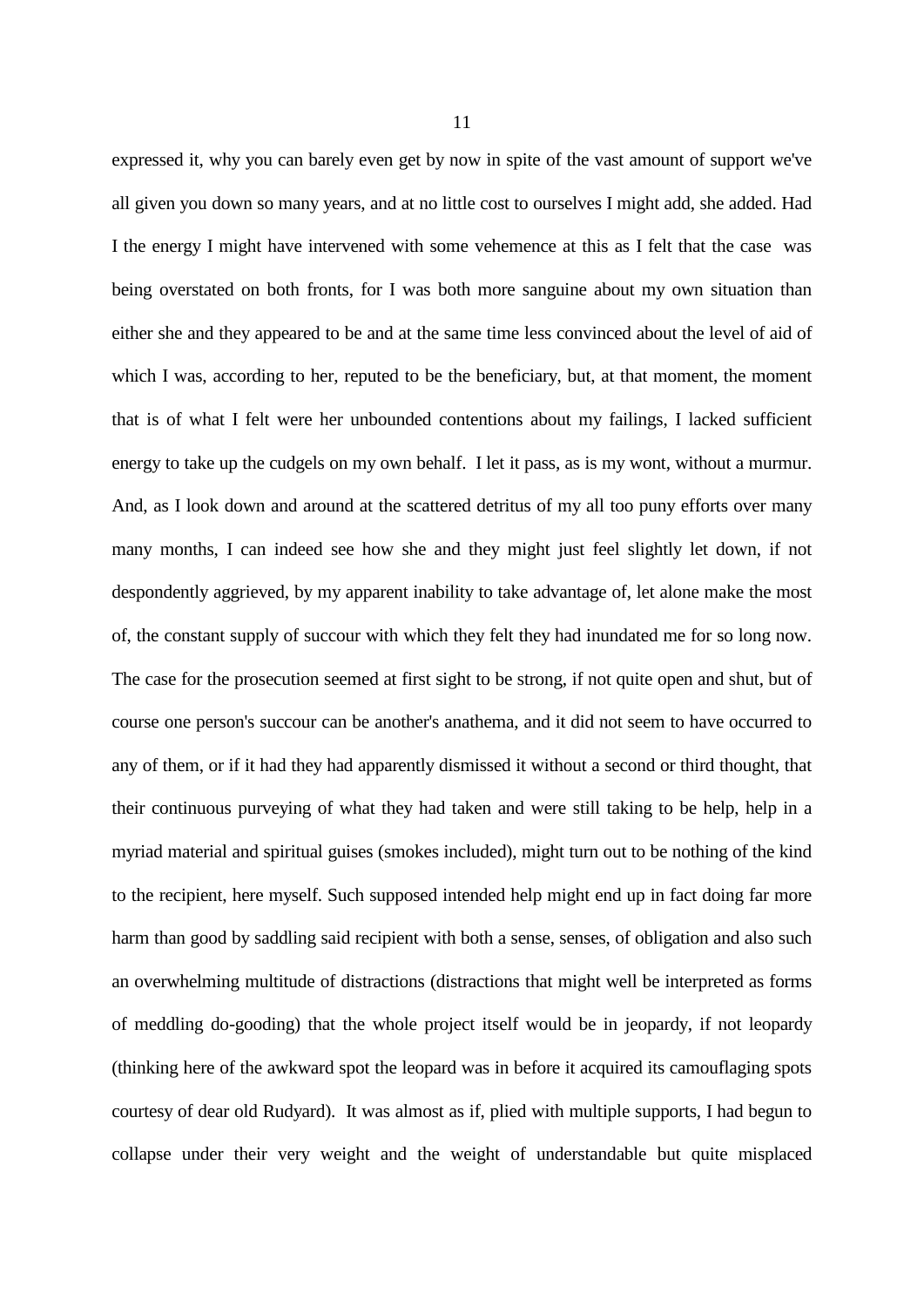expectation which they simultaneously carried within themselves, weights that together were quite simply so heavy that they pinned the frail and self-doubting recipient to the very spot from which it had been his lifelong desire to move, the spot in fact from which he had looked from the very beginning to the words, phrases, sentences (although not yet paragraphs for these broached a level of complexity which was still way beyond his ever-lowering capacities) to transport him. Touched in the beginning, from the very start of things that is, by words, all the words, words that see-med to offer the possibility of going to an elsewhere, a somewhere that was other than the spot in which he found himself (the spot that was very soon to be occupied by coking alone), where said spot felt like the hole of a trap set by cunning hunters for unwary or ailing animals, he heard (yes, it was always hearing that gave him the first earotic internal caress) and tried to respond to their call to leap clear. Now it seemed it was touch and go for, in accepting the generous assistance of others without reflecting on the coming consequences of such acceptance, assistance which had undoubtedly made the daily struggle to come to terms with his need slightly easier to bear, he had been pulled, seduced, away from the harsh discomforts that the needs imposed on him if they were to be met on their own several clashing terms. Not that he bore any grudges, I can assure you, no certainly not, not at all, none whatsoever. Far from it in fact for he could see all too clearly that any falling away from the strictest standards that his, my that is, needs had required from the very beginning (a beginning that despite its enormous distance from the present exigencies frequently feels to him, me, as if it were only yesterday, this very morning, a minute ago) was entirely my own fault. The blame for this failure to live up to the needs' exacting requirements, to feed them to the full as it were, to stuff their clamouring gullets with gobbets of nourishment rushed in from the good earth's four or four-and-twenty corners, to smother them with enough love and devoted attention to abolish them entirely (for the time being, always for the time being) for they are past mistresses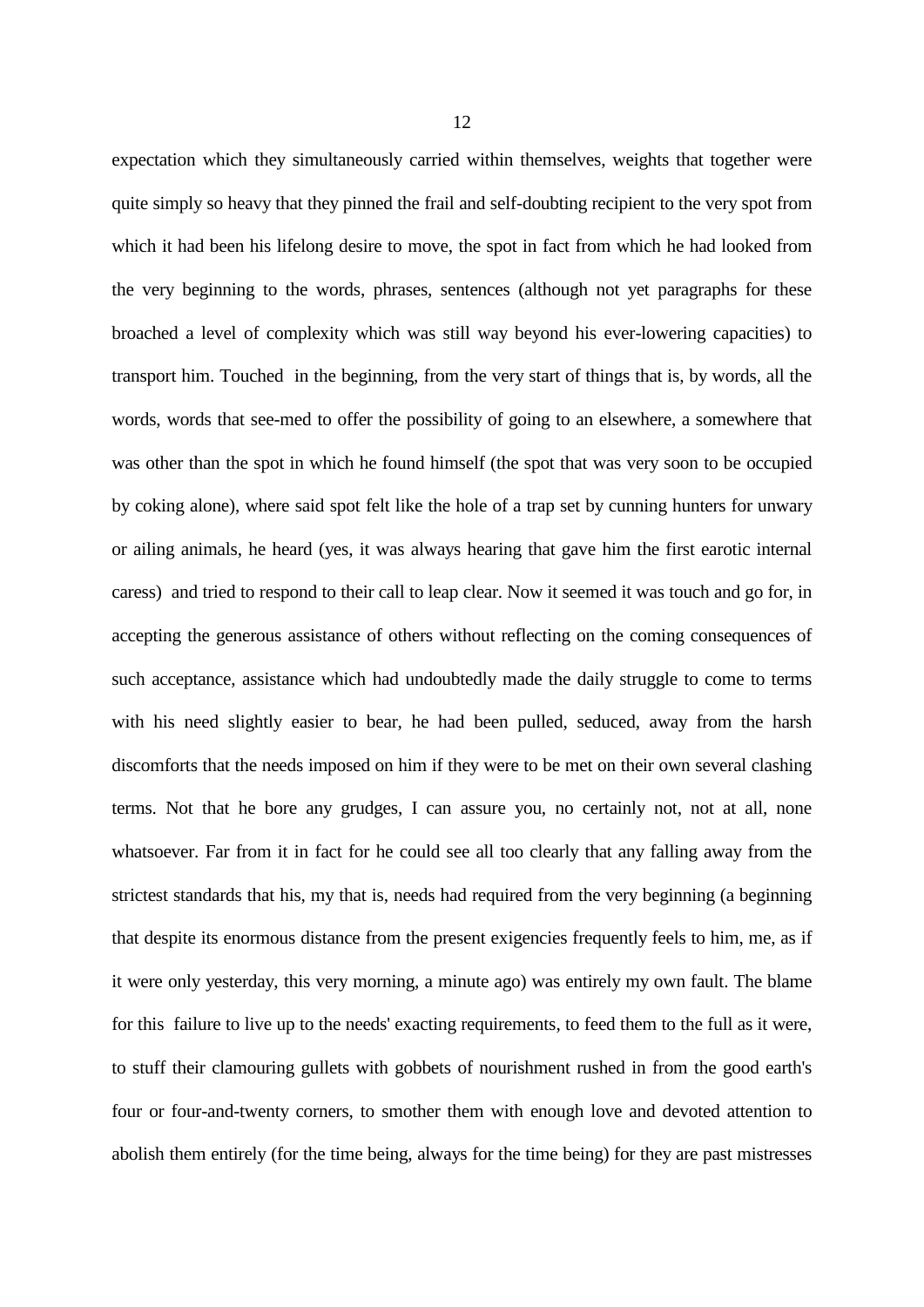at raising their ravishingly teasing little heads above the parapet just when one (I) least expects any such resurgence from the depths, depths as yet completely unfathomed by any (all) known branch(es) of the sciences of man, woman, child, nature and pataphysics (is that how you write it?), could be laid at no other door. And, naturally enough, being prepared to admit (to myself alone, never to others, even in written form) that I was, still am, entirely responsible for my own failure(s), failure(s) to get it all out and down in a form, forms (by this stage any combination would have sufficed), that do(es) justice (even scant would be a start) to both coking and the untangleable twists of my thrall to it, brings with it a certain (grim perhaps) satisfaction, untainted, I like to think, by the least trace of continuity. For the satisfaction stems from a sense of failure(s) well done, failure(s) accomplished with no little skill, commitment and, dare I say it, panache, failure(s) in fact whose unending repetition over the years would undoubtedly have induced the vast majority of others undergoing similar trials and hand-and-heart-wringing-andwrenching anguish to have abandoned their projects many years ago and to have turned to pastures new in the hope of establishing terms and routines for achieving simpler pleasures, more easily accessible successes (if any such exist). What's more the satisfaction stems, at least partially, always partially, from the fact that my failures are common knowledge. I seem to derive quiet (I don't, that is, make a song and dance of it or go around shouting it from the rooftops of even the lowest shed or kennel let alone from the roof gardens of the highest skyscrapers) gratification from the clear evidence readable and hearable in others' (both those closest to me and those at greatest remove) looks, gestures and comments, that the very consistency of my by now routine failing is a matter of public remark, although this remark has not yet taken the form of admiration even of the grudging kind. My reputation on this score is thus, I feel, already secured and it would take a massive turn around in fortune, a by now wellnigh impossible enormous success, a huge 'hit' as they say, to undermine public perceptions of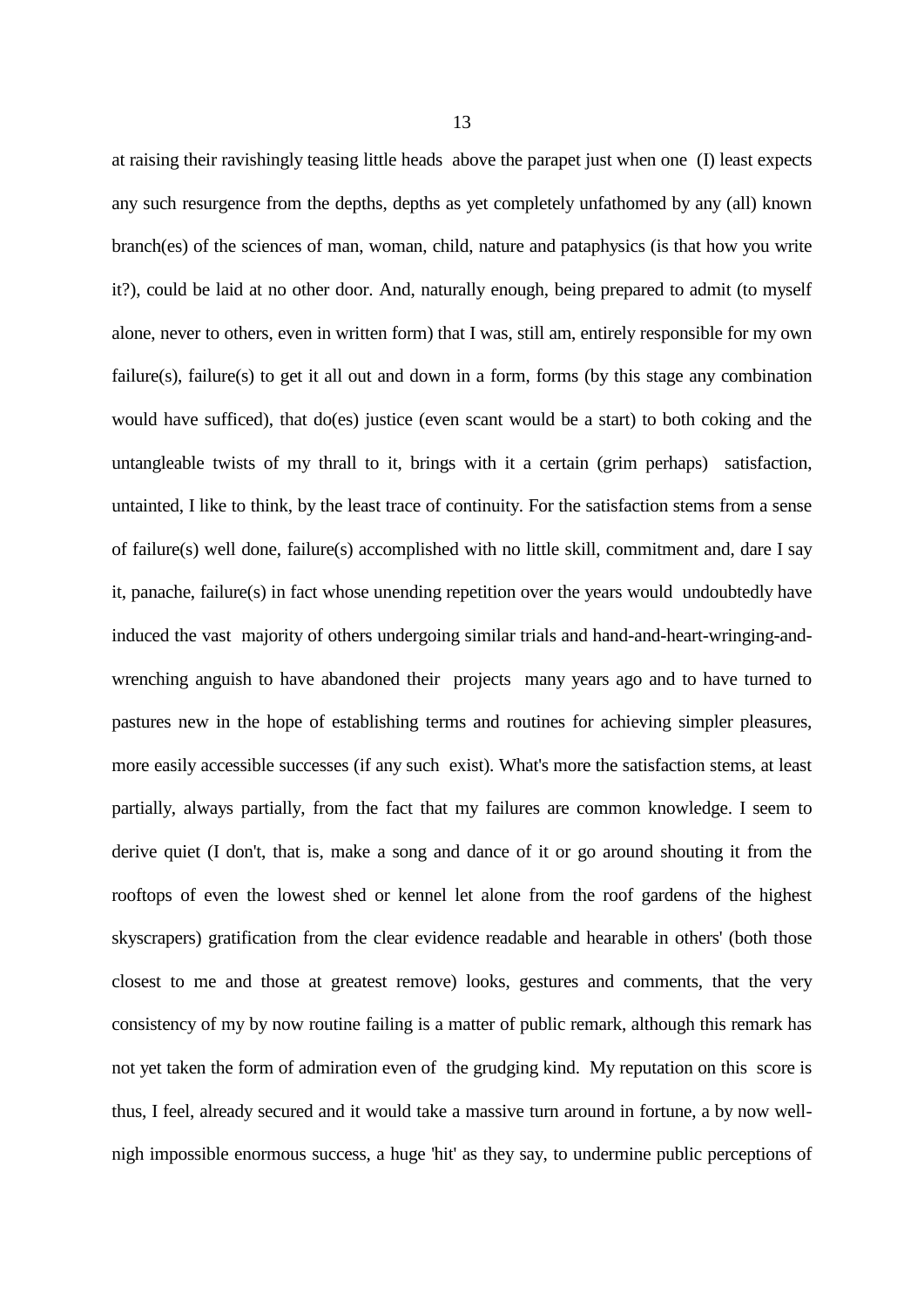what many would call the admirable consistency of my performances. Let's face it, I often say to myself as reassurance rather than self-congratulation, you've put on a pretty convincing show of abjection and committed worthlessness, your eternal scrumpling has worked wonders in showing people and allowing them constantly to reaffirm just what you're made of and the depth of your scrumple-dedicaton. Yes, you were obviously in just the right place at just the right time to make the least of yourself, of your inorbitant gifts as it were, or rather, perhaps, to make the most of your gift of the gabless, the most of the least of yourself. And yet, equally often, I find myself, consumed as I all too frequently am by an apparently unquenchable doubt, questioning all of this, questioning every particle of what I had taken even a moment before to be firm evidence, evidence presented to me (I had assumed) by my own incontrovertible senses, of both others' and my own responses even though it was precisely my interpretation of these responses which had formed the basis for virtually everything I have ever done (or thought, come to that). Perhaps I have completely missed the cues, I say to myself, perhaps all those usually little but occasionally larger psycho-bio-socio-happenings and babblings that I tend to take to be subtle but nevertheless unequivocal pointers to and comments on myself and my undoubtedly 'odd little ways' (as my mother used to call them), things that I habitually, routinely use to gauge and confirm, typically without a second thought at the time, my own ways through the world's constant niggling challenges, were in effect making no difference to me whatsoever, were nothing to do with me and were saying nothing about me despite all appearances to the contrary. Thus it could well be that Hermine's raised eyebrow and accompanying slight, barely noticeable even, nasal-and-oral snort, for example, which I had so speedily taken as her quizzically critical response to one of my (many) remarks about the unalloyed and revivifying pleasures to be derived from a slow-paced smoke inhalation if only, as I emphasised to her, one had the smokes to do it with, was but the residual surface manifestation of some micro-synaptic disjuncture, a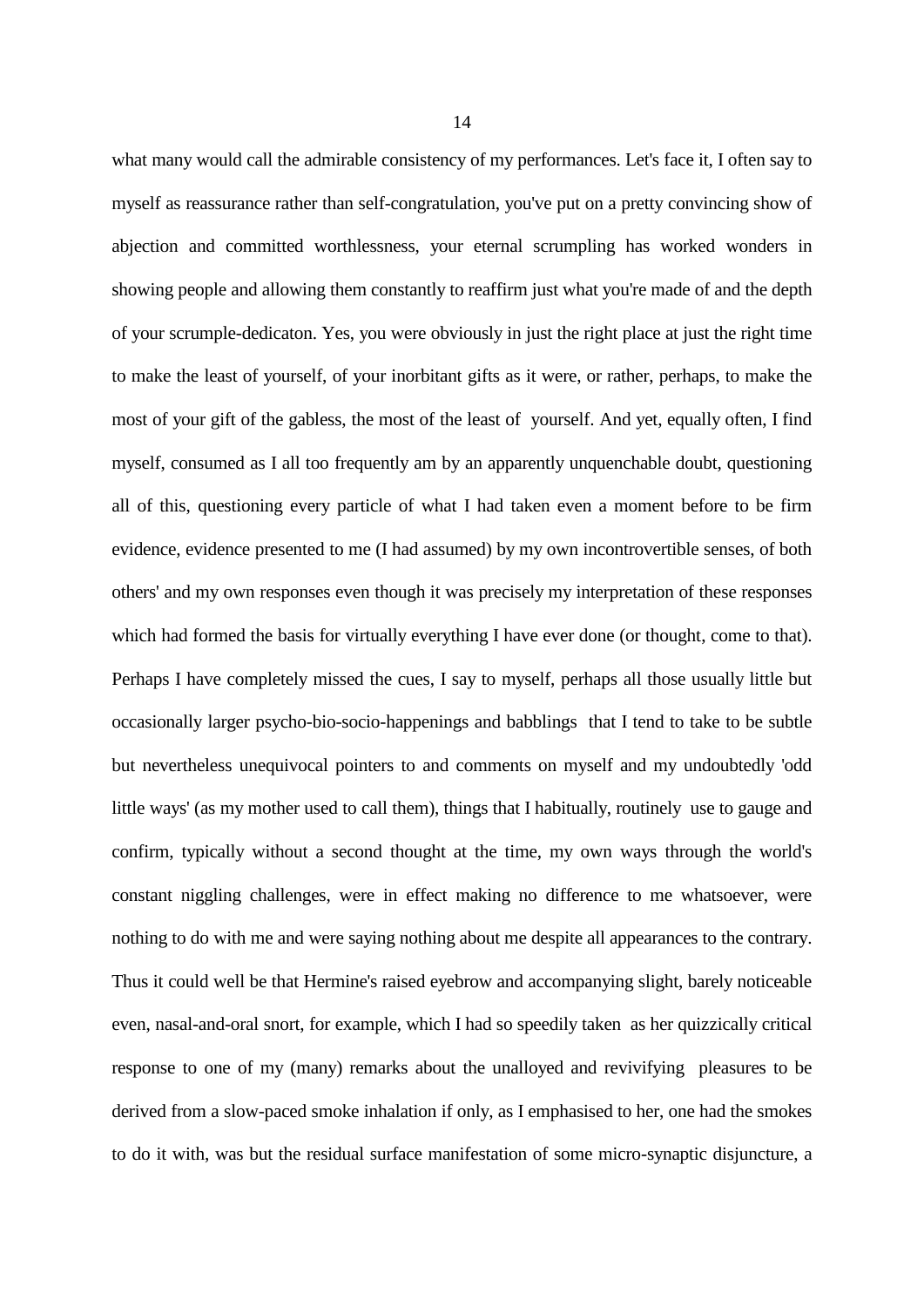genetic inheritance perhaps, something that, running in the family (our family that is, for we are everso distantly related), provided for a bottomless familial reservoir of snorting brow-raisers, something that never quite leaps ahead of itself into a clear diagnostic category (such as incipient Tourette's) yet about which she (and possibly I) could do nothing (no not even via research-grounded programmes of operant conditioning) and of which in any case she was and still is completely oblivious (so far as I am aware). On the other hand it could be that, far from being genetically over-determined, Hermine's raised brow (together with much other of her to me unusual if not to say occasionally outrageous behaviour) was simply one element in some local and quite temporary disturbance such as electrolytic imbalance, doubtless arising from the years of self-neglect for which she was all-too well known and which massive amounts of careinput had been unable to rectify due to her sheer cussed obtuseness in the face of all attempts to help. Of course her 'moaning minnie' (a label often applied to her by those in close if occasional contact) personality, if that's the right term to pin down something so elusive as the self's continual becoming, acted as a spikily effective off-putter to many, if not all, of even the hardiest of would-be philanthropists, myself included, although under the current circumstances (the room, the chair, my legs, the scrumpled paper, the mssing words) I was (am?) in no state to undertake such charitable work. Indeed I suspect I would be more of a hindrance than a help to poor Hermine for, whatever the depth and range of my coking and stoking skills they are but poor preparation for all forms of human relationship let alone so-called people-work. Even were I able to get over to her place, a task made more difficult by its rural isolation and the complete lack of a reliable transport service (public or even private) in those (and these come to that) parts, I suspect that I would be quite unable to find the appropriate succouring and euphoriagenerating words and would doubtless end up putting my foot in it yet again by saying something that would have quite the opposite effect to that which I would have intended with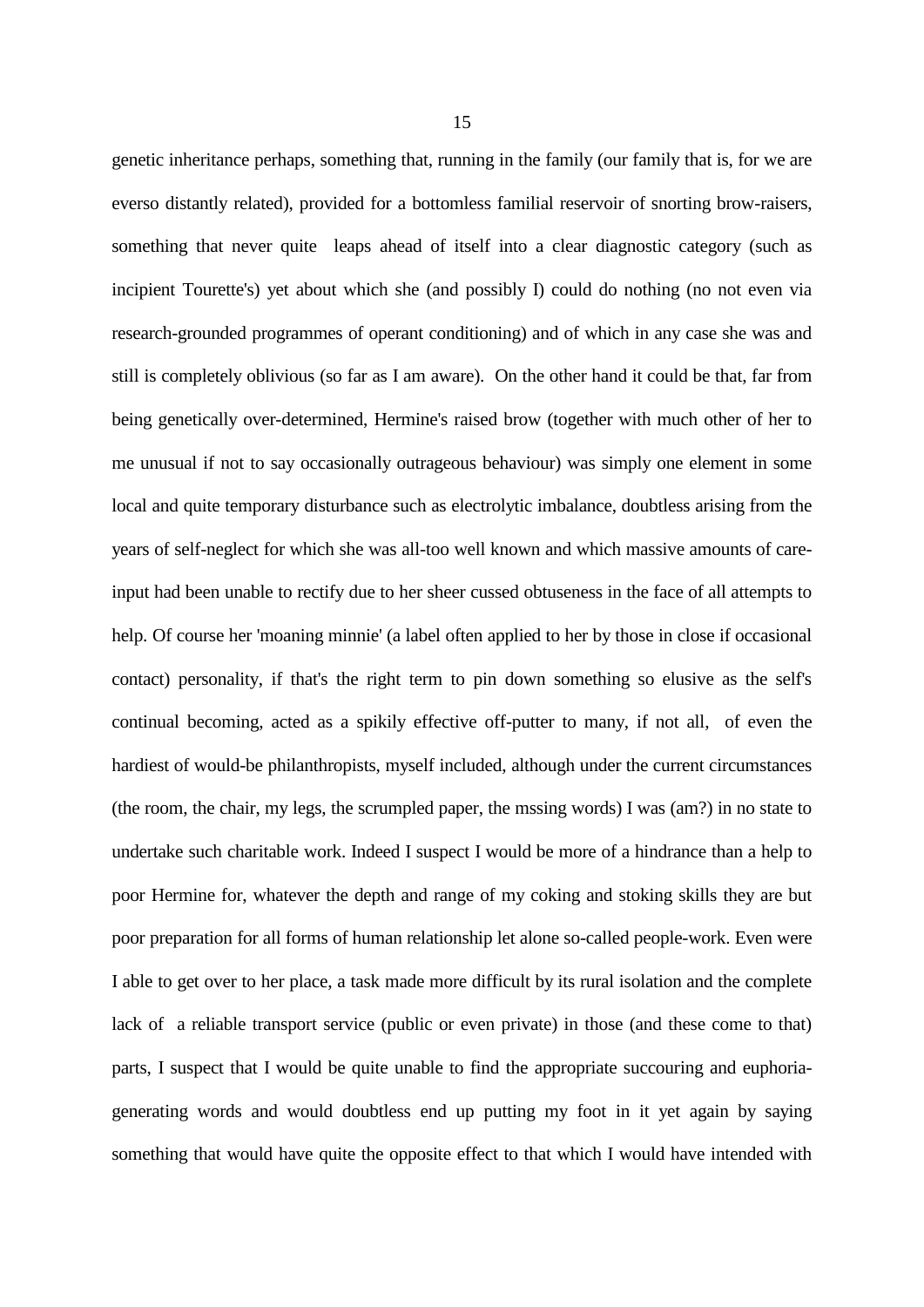the upshot being a radical exacerbation of her already sadly deteriorating condition. No, I should steer well clear and, all too familiar with my own far-reaching shortcomings, concentrate solely on those few, so very few, things which might still, just, seem to hold out a slight though necessarily slim prospect of at least completion, if not yet success or even heart-warming satisfaction. At my time of life one has to preserve and concentrate one's few resources and now rapidly dwindling energies if there is to be any hope at all of arriving at some kind of conclusion to the few remaining (I nearly said outstanding but that could far too easily be mistaken as evidence of some hubristic claim on my part about what I had already achieved and indeed still hoped to achieve) tasks to which one has had to limit oneself. Remembering my mother's homily from the earliest days (I can hear her saying it even now as she bent over a sink full of soaking grubby underwear in our damp cramped scullery (that of necessity doubled as a pantry and coal store) - never start something you haven't got it in yourself to complete - an exhortation which, with its sole emphasis on the 'in yourself', signally failed to take account of the effects of those all too real surrounding conditions that inexorably played the major role in aborting all my subsequent projects long before their possible completion was even horizonally visible) and taking its message to heart, I had already settled, as will surely be clear, for what might seem like very little, for apparently the least of tasks, in order to maximise the slim possibility of their completion. For the years of my maturity (supposedly the best years of one's life, when one is supposed to have the time of one's life) were consumed entirely by the requirements of cokingstoking. I had felt from the beginning that, by limiting my horizons and concentrating on this quite specific task with its seemingly narrow functional range (it didn't occur to me at the time that trying to mimic the sun was an act of possibly the most gross and obscenely misguided hubris) and relatively undemanding (if viewed from the outside) duties, I would stand a very real chance of living up to ma's homily, of bringing it full circle, my life describing a meridian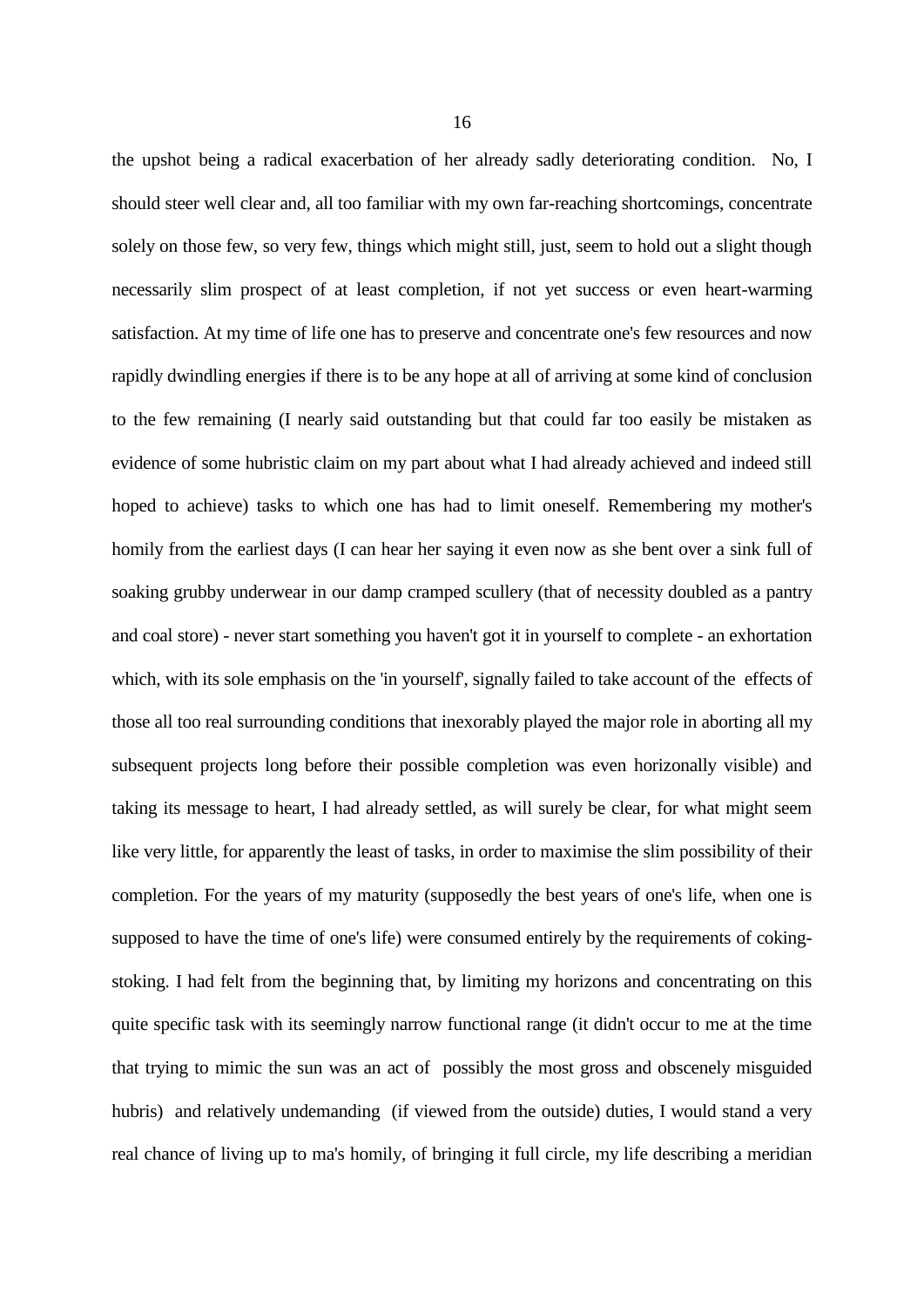as it were, and to effective completion by relying completely on my own inner resources. Here was a task which would, in essence, be down to me and where I wouldn't need to be constantly going cap in hand to others, whether authority figures or underlings, to beg for various forms of practical and spiritual assistance. There seemed a genuine prospect that, at the end of my working life, I would be able to congratulate myself on successfully overcoming or, at the very least, learning how to cope with coking's quotidian demands and conditions and bringing this phase of my life to a more or less satisfactory conclusion. But, as I have found out latterly, in trying to make an in-depth retrospective assessment of my involvement with the task, life is never that simple, however simple it may seem to be at the time of its passing. For, in trying, from this latter-day position of what must seem from the outside like a place of recollective tranquility, to get back inside coking again in order to recover and bring to the surface (my own undulating, nay precipicial, surface in and as a cast of language) the significance for me of the whole coking experience, I have found myself (or perhaps lost myself would be more apposite) wandering across a retreating and drifting sandscape-inscape whose vague shapes, mirages and all too distant oases slip away through my mind's febrile fingers as soon as I try to raise and word it. I sit, just as I'm sitting now, in my sawn-down chair, my trusty but by now hardened alpaca cushion at the base of my back to comfort my spine misshapen by the too many (far far too many, as I'm only now, with hindsight's dubious benefit, beginning to understand) years of a stoker's bending, gnawing desperately at the red-raw knuckles of my left hand, the hand that tries so hard to grip and guide this pencil to pointed but so far pointless effect, undone by the collapsing contingencies of a progressively dementing doubt about the task's worth, a doubt whose spiralling trajectory, drawing me down, down, down, infuses my entire becoming, a becoming-less-and-less-and-less, with an unquenchable anxiety, an anxiety that rivets me to the spot, my chair spot. And that's where the smokes come in, provided I've got some ready to hand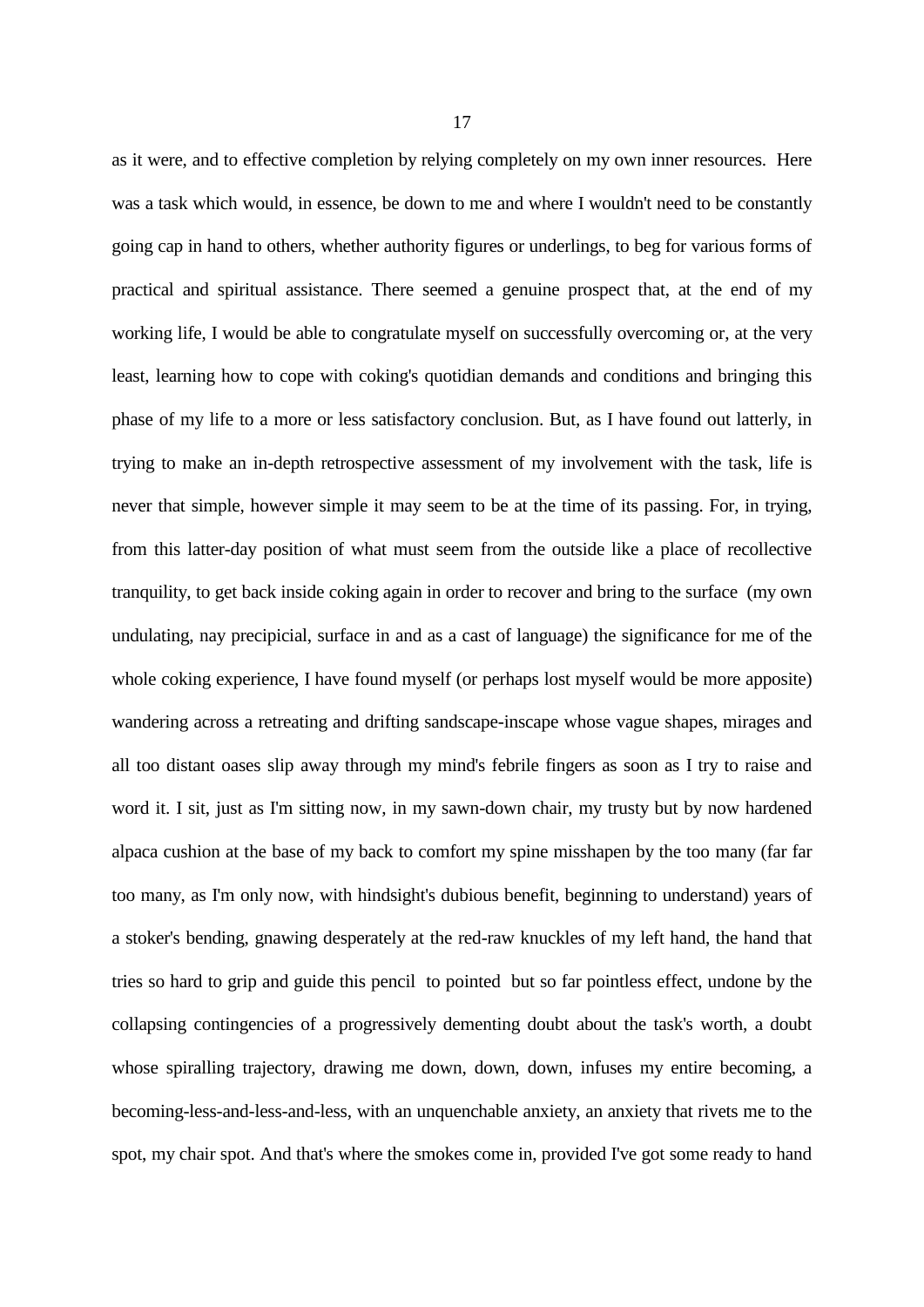under my chair when I'm wracked by anxiety's inexorable tide. My smokes soothe, calm, me ever so slightly. Whatever they may do to longevity, in the very short term, for the time being, this being's immeasurable moment, the gentle arhythm of puffing's inspiry-expiry allays somewhat the pounding of my disheartened heart. I cease momentarily to gnaw. My knuckle gets a breather. The grip on my pencil eases. Distracted by a manic fly that keeps smashing into the window opposite my chair, I look past it to the darkening yard outside where a light drizzle is beginning to mottle the far wall above which a thin band of brownish grey sky is still just visible. Silhouetted against this sky strip are jagged shards of glass flaunched into the wall's top to deter would-be intruders, although any such intruders would discover soon enough that all they could take back from such a foolhardy expedition would be a faint, or possibly vivid, memory of the adrenalin-rush that carried them up and over the wall in the first place together with the all too real bloody gashes made by the spikes of broken glass, but then the game itself, the *Eindringlingspiel* if you like, just like dedicated smoking time (and perhaps even coking itself, provided one can contort oneself into a position from which to see it this way), is its own reward. Puffing is an end in itself, as Lord Blerrock often reminds me when, in defiance of all pleas to the contrary from my nearest and so-called dearest, he insists on calling in on me whenever he is passing, which is not that often actually, and replenishing my invariably dwindling and often all-but exhausted supply of smokes, for he, perhaps alone of my visitors, has some inkling, however vague, of the smokes' significance for me. Indeed he is the only one of my benefactors who have had the courtesy to ask me *which kind of smokes I prefer*, which I would obtain for myself were I able to get out of this chair and room, and when I told him it was the little known and difficult to obtain Cadmus twist rich flake (with its reputed faintly hallucinatory properties) he assured me that it would be no trouble at all for him to obtain supplies of it, in fact he knew the very place where it was stocked routinely. He has turned out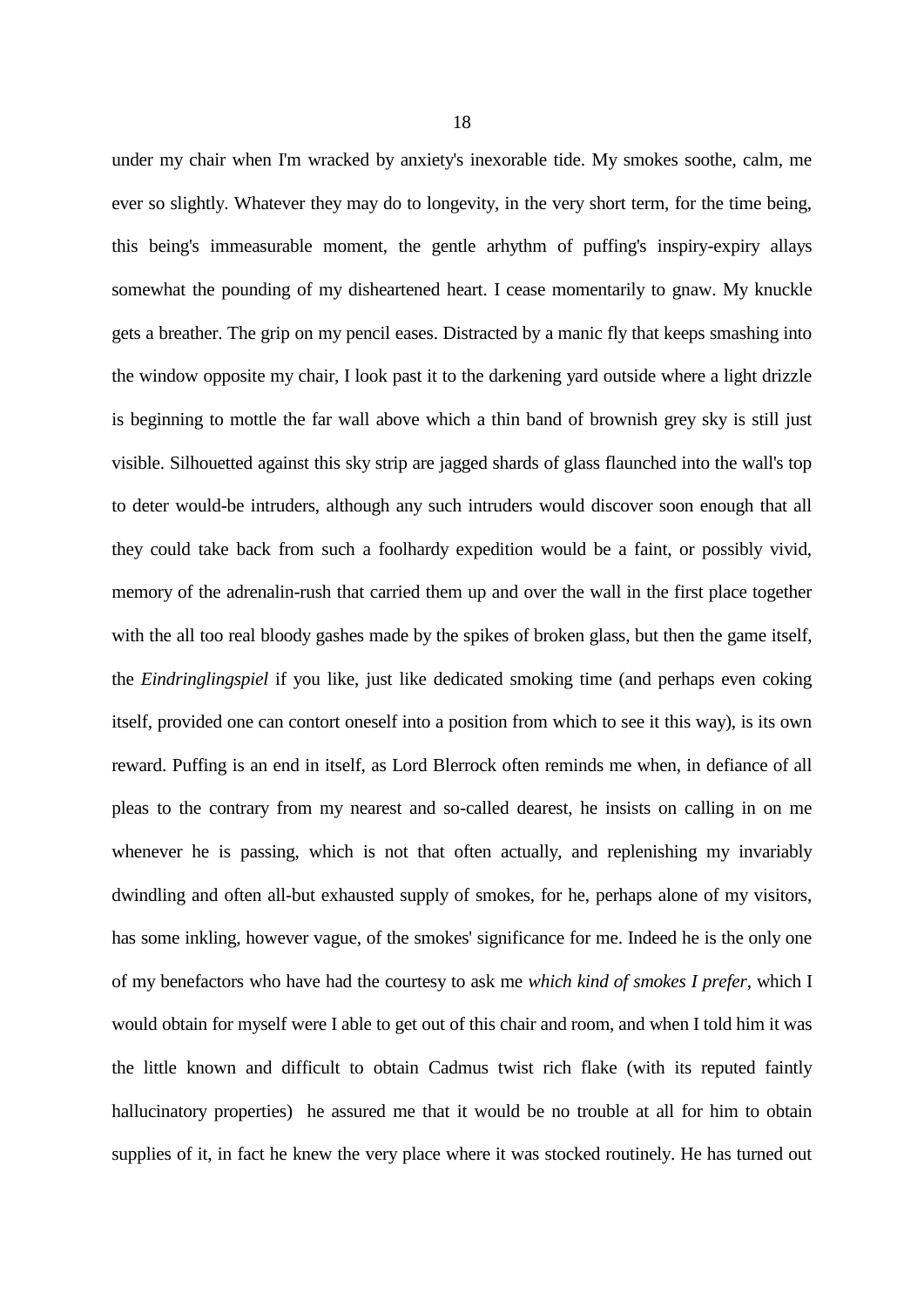to be as good as his word and never lets me down, always arriving with a stout little bundle of the Cadmus blend. For old time's sake, he always says as he hands it over, for indeed he and I go back an awfully long way, in fact to long before his relatively recent elevation to the peerage which came, of course, as a recognition for his masterminding of the design and development of the National Gaming Board responsible for regulating and monitoring all games of chance. In our college days (so many years ago now) he was just plain (for even such a pairing of fore- and surnames subsides into the dullness of the very plain when repeated obsessively often enough) Flanesby Bleroc and indeed there was little in his demeanour or habits at that time to mark him out from the crowd, whether the in- or the out-crowd. The recent doubling of the r and the addition of the ultimate k were done, I suspect, in an attempt to perform some kind of Anglicisation on a name of altogether uncertain origin (despite its hints towards the slavictransylvanian axis) and provenance in the hope of easing his entry into the ranks of those who might wish for reasons entirely unknowable to cut dead anyone whose surname ended in ic, oc, uc, ac, or ec. As far as I know, as plain (Lord) Blerrock he never had, or at least he never reported to me his having had, any such problems. He did once confide to me though that the Bleroc by which I first knew him was simply the most recent of a string of changes his family name had undergone during its centuries long participation in the diasporic flow from east to west; the earliest patrinomic he could recall being mentioned over the samovar as part of the family's pre-caucasus oral memory was Blerocostikovskaya. Every hundred years or so, he said, it would lose a couple of letters from the end to encourage a more receptive accepting response in the latest country of resettlement. Whether this achieved its purpose is unclear, although it is, perhaps, interesting to note that the family did keep on moving, which might indeed suggest that the name changes were, in the slightly longer run, entirely in vain. The Flanesby may, however, be quite another matter for however many times one repeats it (even to the point of virtual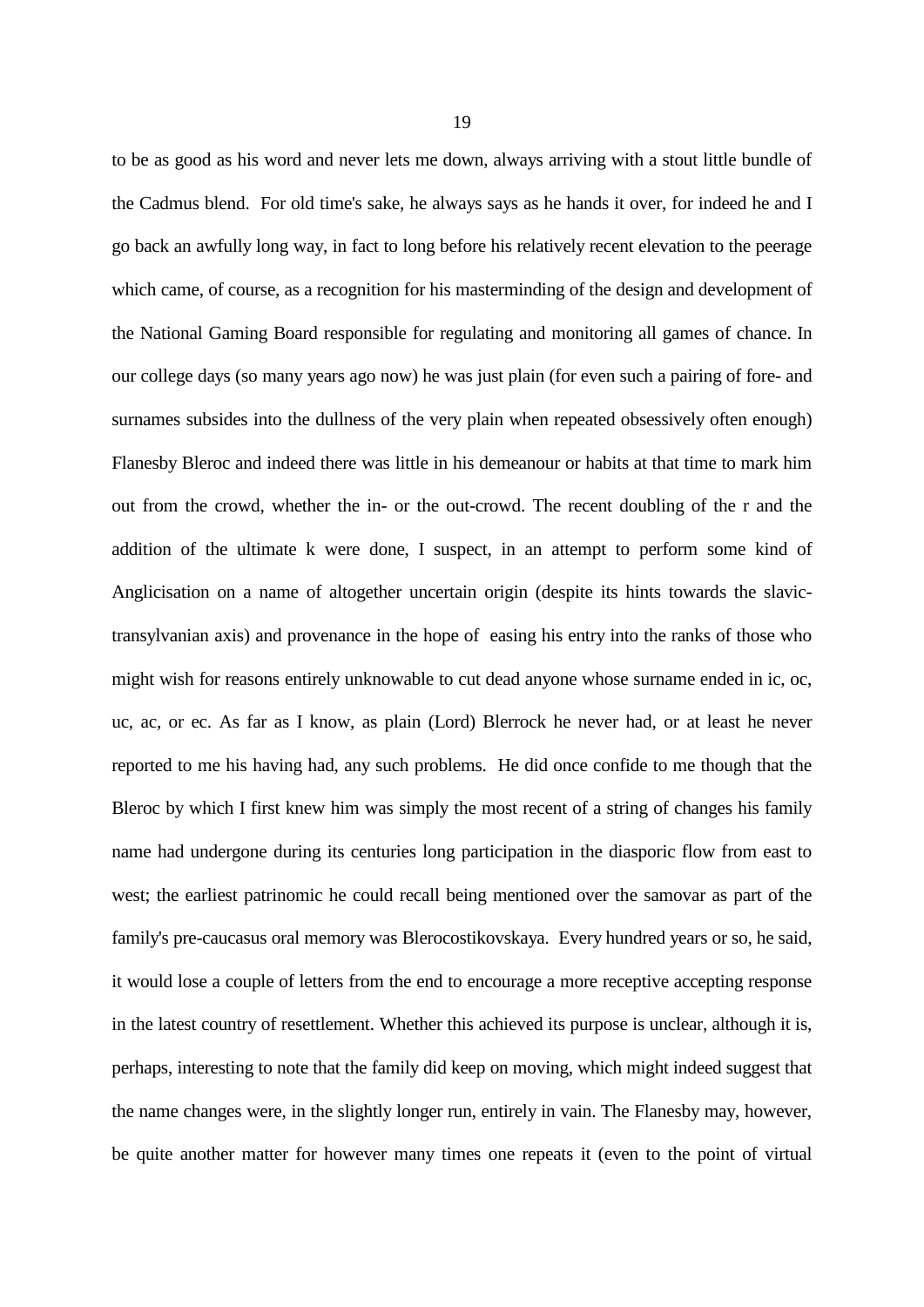insanity) in my experience it seems to remain stubbornly awkward, refusing to collapse either into the anonymous invisibility of the utterly ordinary or into a simply foreshortenable nickname (I never heard anyone calling him Flane or Flay, for example, let alone Fsby (hear this as Effsby)). But even in those far-off hard-up penny-pinching but still heady days he always displayed a generous spirit for I well remember the small but often vital and very low interest rate loans, loans which I always made a point of repaying as soon as I was in funds again, he would make to me to tide me over my all too frequent pecuniary *aporia* as I was something of a youthful spendthrift, running up debts on all those opportunity-knocking occasions (the bridge lounge, the bookmaker's, the billiards hall, the snug, my lodgings, close friends (very few) and passing acquaintances) where things could still be had on what was known then (and still may be in some more isolated regions) as tick. Of course Flanesby exemplifies the virtues of a college career for, from the very lowliest of beginnings he has succeeded in turning the very little of his natural talents, the boundaries of which he clarified with a considerable sharp-eyed acuity during his college days, to continuing, and it seems endless, profit (of which on a small scale in the shape of my smokes I am an occasional but always grateful beneficiary) as his subsequent steady progress up the ladders of corporate influence (sometimes undoubtedly aided on the sly by shady not to say shyster lawyers) undoubtedly attests. Yet he is no snob. Far from it. For he seems to retain a soft spot for me in spite of what from the generally distributed perspective on success in our culture must seem like my unending sequence of pathetic failures. For, to cap it all, my ending up (many would see it as dead-ending up) devoting the major chunk of my waking life to the acutely restricted and restrictive boiler-and-oven-centred practices of coking and stoking could hardly be seen (seeable) as making the most of the opportunities and openings afforded to me by my college career, the most of what my elders and betters used to call my potential, as when they'd say to me at regular intervals and odd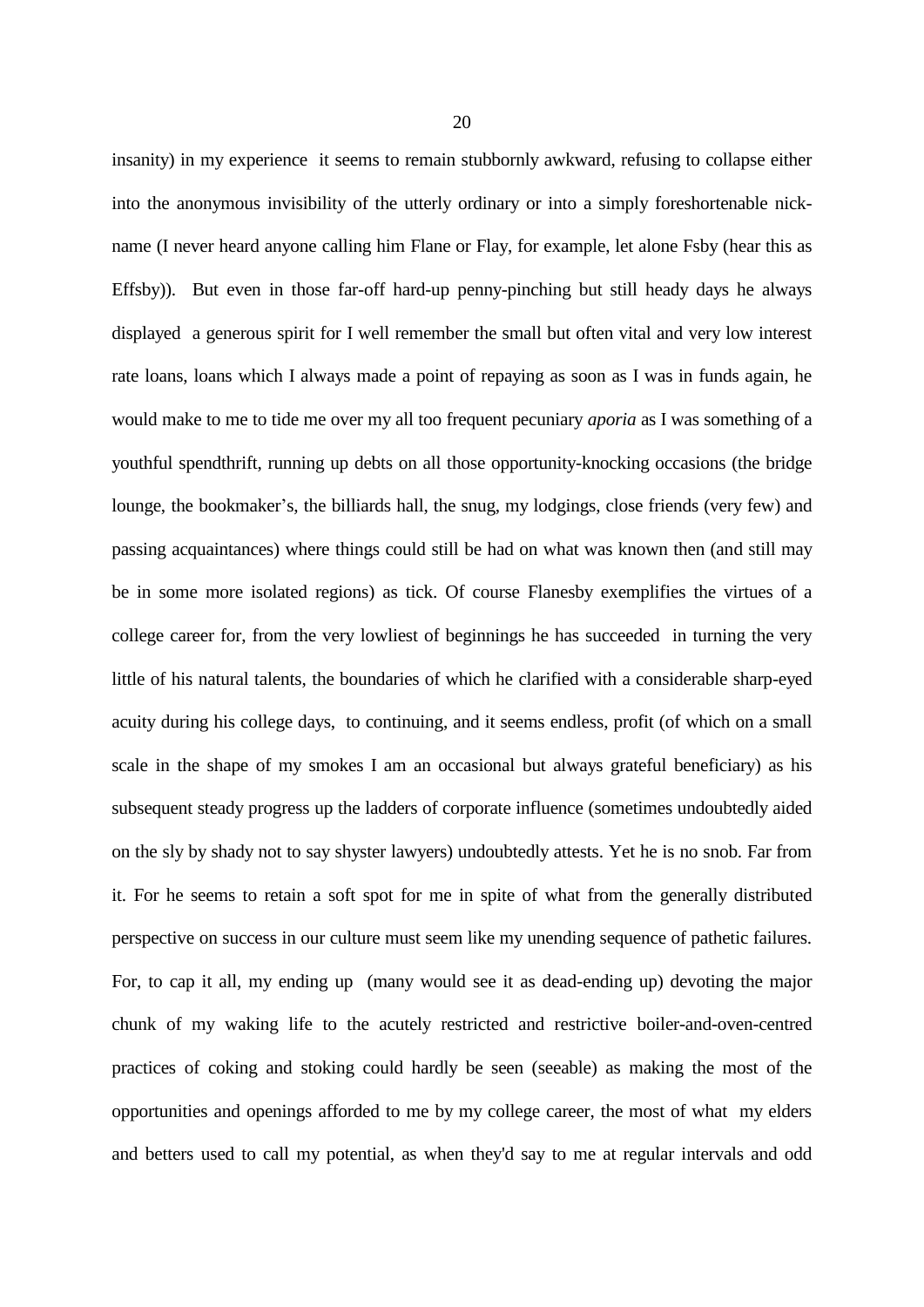moments, you must realise your potential, as if that was the point, the very point, of it all. But such public stereotypes clearly mean little to Flanesby for he seems, to judge from the persistence of his occasional generosity, to value me for something in myself, some indefinable little remnant maybe, of an early promise, something he'd spotted perhaps without ever putting it into words, something about which he was now reluctant to change his mind for that might call into question the quality of his earlier judgment, yet something certainly elusive enough for virtually all others, including, for ninety nine point nine nine per cent recurring of the time, myself, to have been completely blind to and perhaps they would argue, if it ever came to it, if push finally came to the shove that was waiting just round the corner for it, that Flanesby was quite mistaken if he thought he had found such a little something for they themselves were convinced there was, is, indeed nothing there of any consequence, and certainly nothing to celebrate let alone reward, whether by smokes or any other positive acknowledgment, encouragement or inducement. And I must admit that the weight of all available evidence does seem to be on their side, so that in the light of which it is even more praiseworthy of Flanesby to stick to his guns by maintaining, however occasionally, this relationship with an old buddy, an increasingly decrepit old chum. In fact that was often his very word, or one of them, one of the few as he never had the time to stay for long, for he would say, typically just as he was leaving, something like, sorry it's been such a short visit, must dash now, I've an important meeting, and, finally, don't forget - chum's the word! Playing it back to myself as I do, repeatedly, for reassurance, I can still catch the hearty verve of his exhortation, fully justifying, I feel, the appended exclamation mark which serves to emphasise too its clipped finality as he turns on his heel and closes the door behind him without a second glance towards me still slumping to one side of my short-legged armchair. Goodness knows there's precious little in it for him, and in fact, the gaps between his visits are, I think, getting longer, so much so that I really can't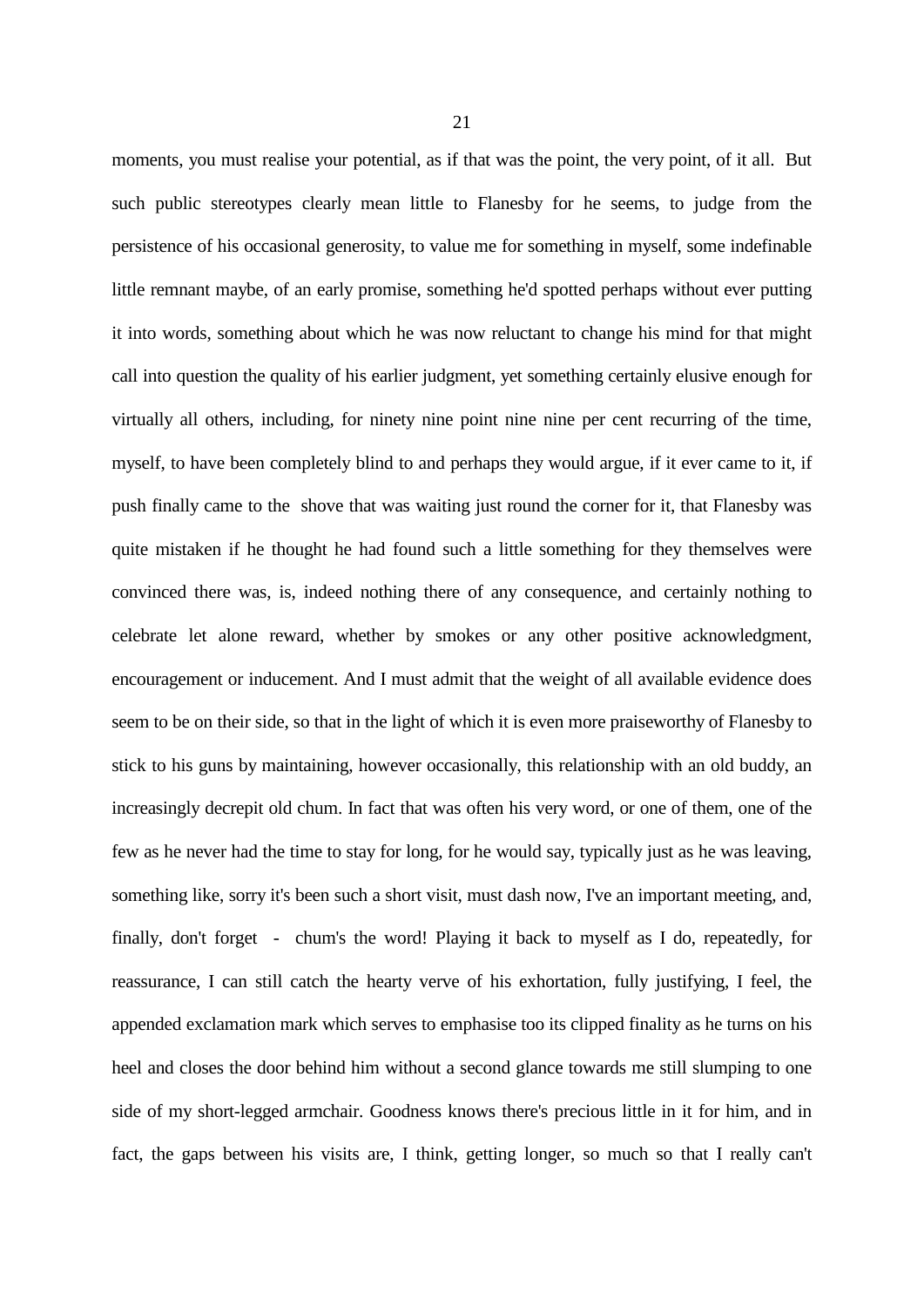remember when he last came it's now so long ago, although I have managed to eke out the supply of smokes he, as usual, brought with him. I'm down to my last few again and I'm trying desperately to make them last as I have no idea when or indeed if my supply might be replenished and I have a foreboding that these may be my very last. Odd to think though that I'm trying to make them be, do, what they already are, last that is, as if, by making the last few really last, by stretching them out over the entire period of their ending, their lasting ending, their actual disappearance when they literally go up in a puff, puffs, of smoke, exhalations on the breeze, I am, without realising it, effectively aligning my utter dependency upon them with the world of reason, reconciling, however haltingly, craving's desperation with the quotidian's rational requirement of careful and resourceful husbandry-and-mid-wifery of the world's all too scarce (and ever dwindling) resources. And implicit in this stretching out, my brave (as I'm now coming to see it) attempt to widen, ever widen, the already large (for me always too large, far too large) gap between smokes, precisely because of not only the unknowability of their future replenishment but also my increasingly strong, but still sneaking suspicion, based on something he said in passing, that Flanesby, making it appear like a seemingly inconsequential throwaway remark to the effect that he was shortly expecting to receive a long-term foreign posting, has paid me his last visit, is my tacit assumption that my smokes' supply is indeed finally on its last legs, shrinking to nought. It seems as if, unbeknownst to myself, something is managing on my behalf a withdrawal from the abjection of my absolute dependency, from the visceral craving to which I have been in thrall for so long now, for I feel I have almost got to the point where I could manage without the smokes, where I could make the next smoke the very last one, one which indeed it might have to be in any case for there is only enough material under my chair now, the remnants of Flanesby's last gift, for one last go, a go which I keep putting off and off and off. You see I've begun to see exactly what I'd be missing were I to give up the smokes or,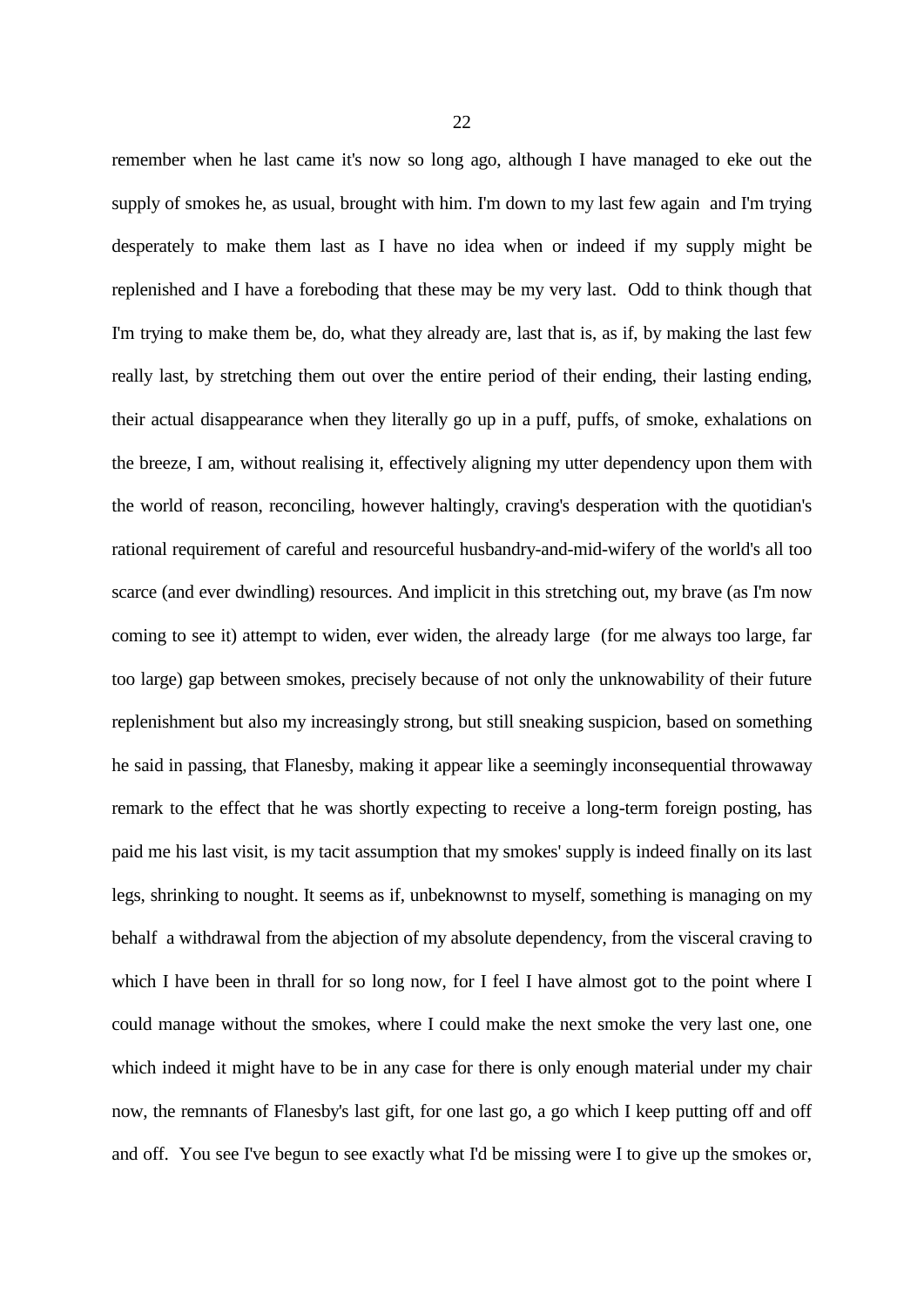better perhaps, if they were to give up on me. For the brief and tiny glow that is bellowed into life in the course of each inhalation and the reverie consequent to the glow are precisely what have kept me in touch with, plunged me back into, the burning life of my coking-stoking days, the very days in which, despite being so absolutely drained and consumed by the intense heat and light of the fire for which I was responsible that outside the place of stoking I was good for nothing else whatever, I nevertheless had the time of my life. Ever since I ceased coking only my smokes' glow has been able to restore within me some fractional memory-charge of the intensity that infused my being at that time. This very glow is exactly what I need, it is the reawakening prompt, in order to bear witness to coking's paramount importance for, even as I am lighting the match, I am thrown backwards into that blazing heat-light that completely consumed me in and as my coking life. Through the smokes' spark I am whisked back to that site for whose singular intensities it is now my life-task to become the conduit so that the unendurable heat-light can sear its way onto my sheets in an irrefutable word torrent. But no such luck. Hence the scattered balls of scrumpled paper. For it has begun to dawn on me recently and so very slowly that, precisely as a result of the extremity of the conditions of coking, the draining heat, the blinding light, the interminable utter exhaustion of the daily round, the string of violent and abusive foremen, I had seen, taken in and held on to, almost nothing throughout those many years, nothing that would enable me to make coking, coking's place, truly sing, singe even, its way into the ever-open arms and heart of the empty but awaiting expectant present, a present, this very present, which I have desperately wanted to brand with coking's final mark for so long now. Looking back on my coking life from this as yet unmarked present, this present that I can light up only through the dull glow of one of my late smokes, I can see nothing but vague shapes, hear faint sounds, feel slight tremors that merge with each other into an undifferentiable miasma, a drifting boundaryless cloud lacking identity and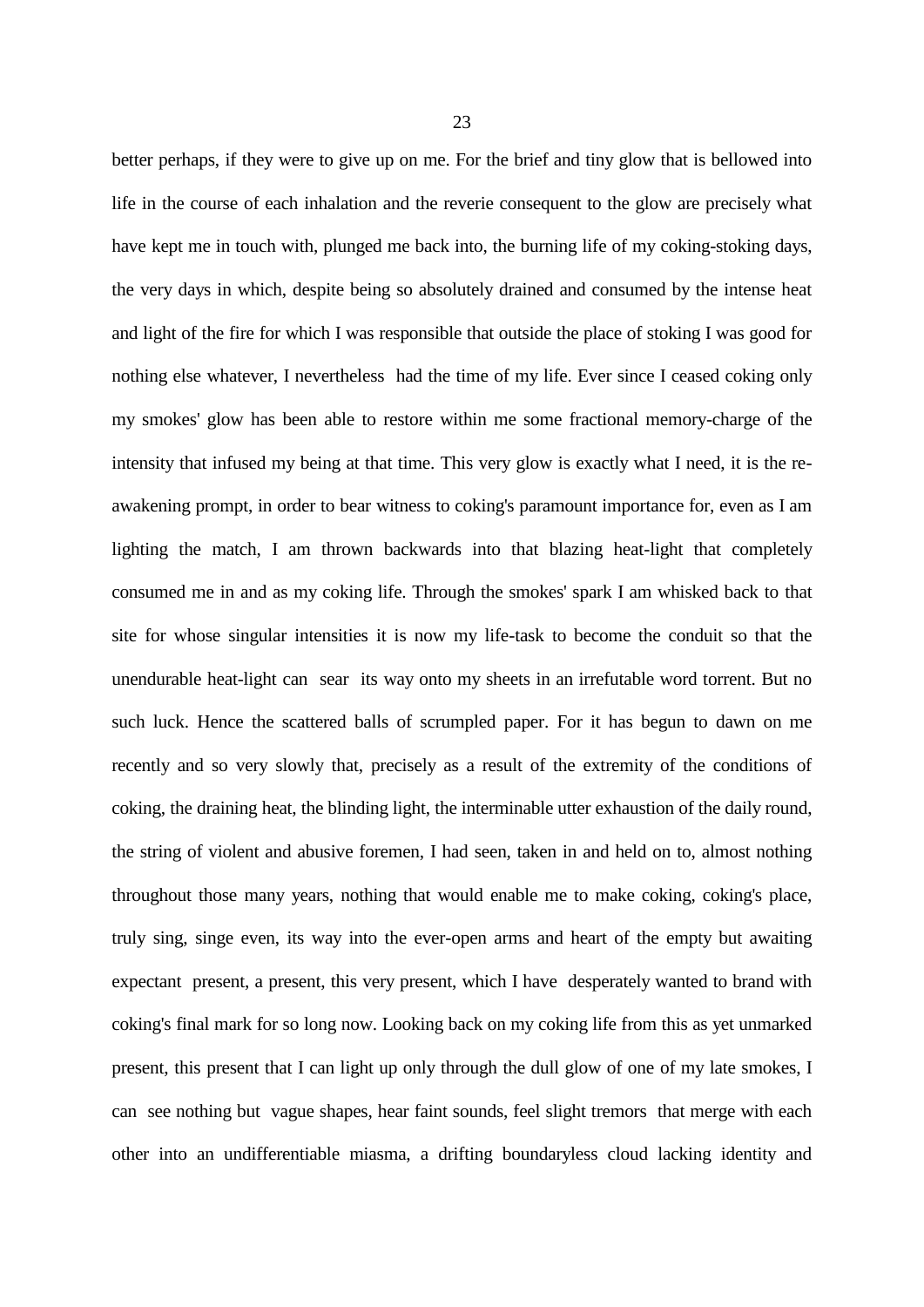compulsion. Coking's particulars, all those charged details through which I was the very embodiment of coking and by which simultaneously I made coking coking, made coking into coking's veryness (if you will allow me this little suffixed extension), are untouchable, have slipped away through time's icy fingers leaving me only with a welling sense of irreparable loss, for my project of bringing coking into words is entirely dependent on those details spontaneously re-igniting themselves under the aura of the smokes' glow. It is as if coking itself is, at the last, outfacing me or turning its back on me, stubbornly refusing at all costs to give itself away. Or maybe it knew all along, and thus had no worries on this score, that it was no preparation for words, let alone sentences. For I have begun to realise, so very belatedly, the mutual exclusivity of coking and words, and thus that my later-life task of bringing coking to book has been utterly doomed from the very beginning, for it is not so much that coking illprepared me for the coming struggle with words but rather that coking is always already and endlessly torching itself out of language, leaving behind nothing but a still smoking hole as it passes through. And that is the hole in which I am now finding, and consequently losing, myself, a hole in which I am reduced to scrabbling around amongst the ashwords, the cinders of sentences, without a hope of sifting out of the crumbling embers materials that might form the basis of a revivifying fire, a fire to fill the hole that now seems to be coking's only legacy. The sieved scraps that I come up with lie all about me for they always refuse to conjoin and work their way into some kind of vital and heated, self-heating, sense flow, disintegrating instead into dust motes that drift away on the edge of the random draughts that chill my room. No matter how I try to sift and sort out the remains of coking's fiery life (and I have resorted to many approaches over the years from one-large-coke-word-at-a-time placed meticulously on its own spot through to over-full shovels of coke-word-dust flung violently in the general direction of the oven-text, from slow a-rhythmic depressive shovelling which endangered the fire's very